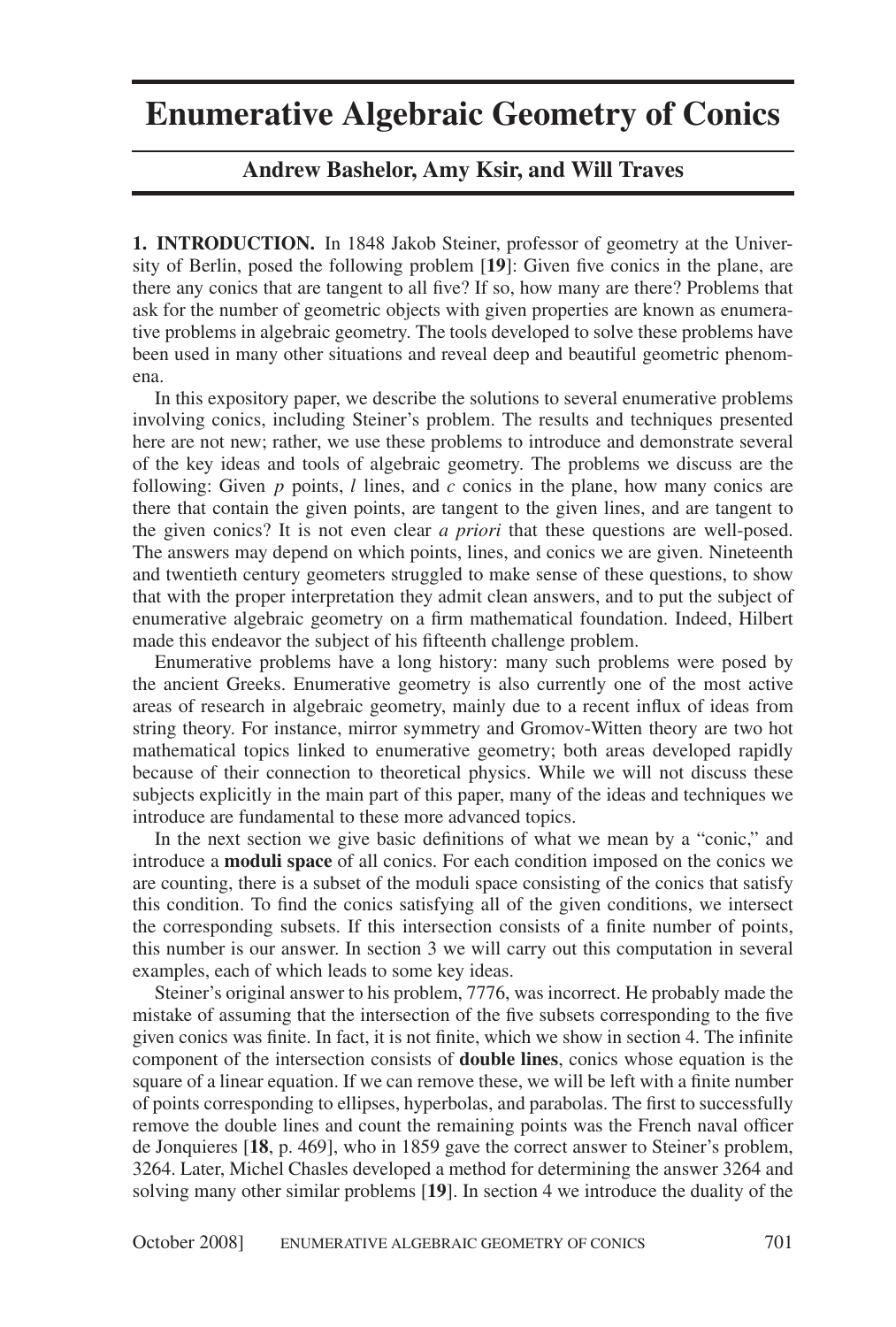plane and show how it can be used to remove the double lines in some problems. In section 5 we use a tool called "blowing up" to remove the double lines in the remaining problems.

We take a different point of view in section 6, using deformations to look at Steiner's problem and give an intuitive description of where the number 3264 comes from. In section 7 we prove that by removing the double lines, we do indeed get precisely 3264 conics solving Steiner's problem. In the last section we give some exercises and suggestions for further reading.

2. A MODULI SPACE OF PLANE CONICS. A plane conic curve is the set of points  $(x, y) \in \mathbb{R}^2$  that satisfy a degree two polynomial relation,

$$
ax2 + bxy + cy2 + dx + ey + f = 0,
$$
 (1)

where not all of the coefficients are zero. Circles, ellipses, hyperbolas, and parabolas are common examples of conics. In these examples the polynomial defining the conic is irreducible and the conic is said to be **nondegenerate**. If the polynomial defining the conic factors into a product of linear polynomials, then the conic is just the union of two lines. Such a conic is said to be **degenerate**. When the two lines are the same, or the polynomial defining the curve is a square of a linear polynomial, then the conic should be thought of as a **double line**, a line with some additional algebraic structure. These double lines play a key role in counting problems involving conics.



Figure 1. Parabolas, ellipses, and hyperbolas are conics. So are pairs of lines.

Any conic is completely determined by the coefficients  $a, b, c, d, e$ , and  $f$  of its defining equation (1), but not uniquely so; for example, the equations  $x^2 - y = 0$  and  $3x^2 - 3y = 0$  describe the same curve. If we consider the point  $(a, b, c, d, e, f) \in$  $\mathbb{R}^6$  as representing the conic  $ax^2 + bxy + cy^2 + dx + ey + f = 0$ , we see that for any nonzero scalar  $\lambda$ , the point  $(\lambda a, \lambda b, \lambda c, \lambda d, \lambda e, \lambda f)$  represents the same curve. Therefore any point on the line spanned by the vector  $\langle a, b, c, d, e, f \rangle$  gives rise to the same conic. So we have a one-to-one correspondence between lines through the origin in  $\mathbb{R}^6$  and the equations defining plane conics (up to scalar multiple).

We'll use **homogeneous coordinates** [a : b : c : d : e : f] to describe the line spanned by  $(a, b, c, d, e, f)$ . This notation reminds us that the values of the coefficients  $a, b, c, d, e$ , and  $f$  are less important than their ratios to one another. What happens if  $a, b, c, d, e$ , and f are all zero? The zero vector does not span a line so  $[0:0:0:0:0:0]$  is not a valid set of homogeneous coordinates. As well, this set of parameters does not correspond to a curve since the equation of the associated conic (1) reduces to  $0 = 0$  and places no constraints on our points. Therefore this is not a meaningful set of coefficients to consider.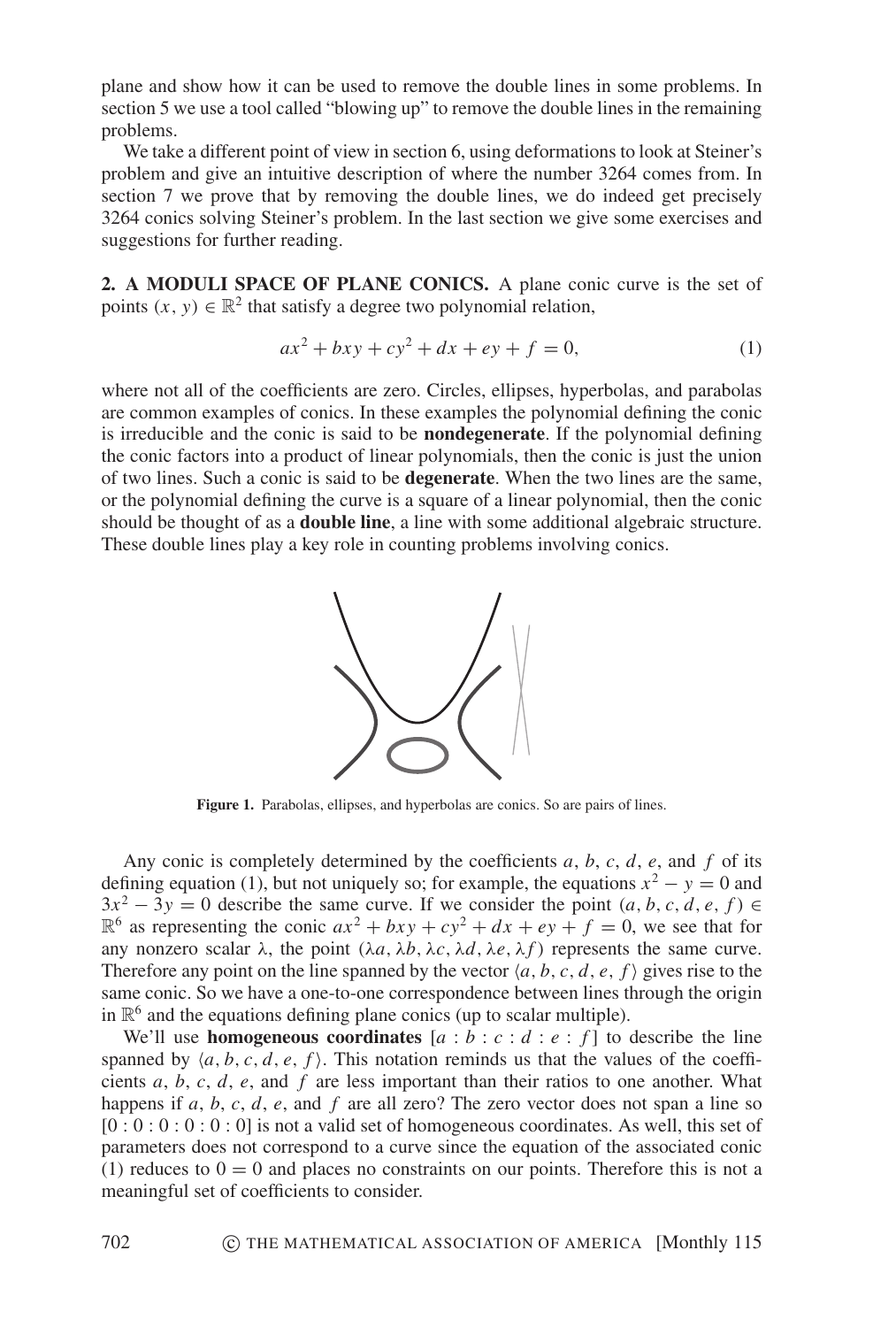The set of lines through the origin in  $\mathbb{R}^6$  is called the five-dimensional real pro**iective space** and is denoted  $\mathbb{RP}^5$ . It serves as our **moduli space** for conics, a space whose points are in one-to-one correspondence with the set of conics.

Why is  $\mathbb{RP}^5$  five-dimensional? Well, each point of  $\mathbb{RP}^5$  is part of an open set which can be identified with  $\mathbb{R}^5$ . Given a point in  $\mathbb{RP}^5$ , one of its homogeneous coordinates  $a, \ldots, f$  is not zero. Let us suppose that  $f \neq 0$ . Then the set  $U_f = \{ [a : b : c : d : e : f \}$ f :  $f \neq 0$  can be identified with  $\mathbb{R}^5$  via

$$
[a:b:c:d:e:f] = \left[\frac{a}{f}:\frac{b}{f}:\frac{c}{f}:\frac{d}{f}:\frac{e}{f}:1\right] \sim \left(\frac{a}{f},\frac{b}{f},\frac{c}{f},\frac{d}{f},\frac{e}{f}\right) \in \mathbb{R}^5.
$$

In this sense,  $\mathbb{RP}^5$  is a five-dimensional space. More generally, the set of lines through the origin in  $\mathbb{R}^{n+1}$  forms *n*-dimensional real projective space,  $\mathbb{R}^n$ .

2.1. The basic counting strategy. We've described the moduli space  $\mathbb{RP}^5$  for plane conics. Using certain subsets of this moduli space, we can introduce the basic strategy to count the conics passing through some fixed points and tangent to some fixed lines or conics. For each point p we form the subset  $H_p \subset \mathbb{RP}^5$  of conics passing through the point, for each line  $\ell$  we form the subset  $H_{\ell} \subset \mathbb{RP}^5$  of conics tangent to  $\ell$ , and for each given nondegenerate conic Q we form the subset  $H<sub>Q</sub>$  of conics tangent to Q. The points in the intersection of all of these subsets correspond to conics that pass through all of the points and are tangent to all of the lines and conics. This shift, from counting conics to counting the number of points in an intersection of certain subsets of  $\mathbb{RP}^5$ , may seem like a sleight of hand but it allows us to use the geometry of  $\mathbb{RP}^5$  as well as the geometry of the plane to solve our counting problems.

Let's examine these subsets  $H_p$ ,  $H_\ell$ , and  $H_Q$  in more detail. To be concrete, let's fix a point, say  $p(2, 3)$ . If a conic defined by equation (1) passes through p, then it must be true that  $4a + 6b + 9c + 2d + 3e + f = 0$ . We see that this is a linear equation in a, b, c, d, e, and f. The set of points in  $\mathbb{RP}^5$  satisfying this condition forms a four-dimensional plane, or a **hyperplane** in  $\mathbb{RP}^5$ . Each point on this hyperplane  $H_p$ corresponds to a conic passing through p (2, 3). If we chose a different point  $q \in \mathbb{R}^2$ we would get a different hyperplane  $H_q$ . Points on the intersection of  $H_p$  and  $H_q$  will correspond to conics passing through both  $p$  and  $q$ .

Similarly, if we look at all of the conics tangent to a particular line, for example the line y = 0, we get a four-dimensional hypersurface  $H_{\ell}$  in  $\mathbb{RP}^5$ . This can be seen by first finding the intersection of a general conic,  $ax^2 + bxy + cy^2 + dx + ey + f = 0$ , and the line y = 0. The points of intersection have the form  $(x, 0)$ , where  $ax^2 + dx + f =$ 0. Usually we have two different points of intersection and the line  $y = 0$  is a secant line to the conic. But when the discriminant  $d^2 - 4af$  is zero the two points coincide and the line  $y = 0$  is tangent to the conic. So the points in  $\mathbb{RP}^5$  that satisfy the equation  $d^2 - 4af = 0$  correspond to the conics that are tangent to the line  $y = 0$ . If we started with a different line  $\ell$  in  $\mathbb{R}^2$  we would get a hypersurface  $H_\ell$  defined by a different degree 2 equation.

Lastly, if we look at all of the conics tangent to a particular conic  $Q$ , for example the parabola  $y = x^2$ , we also get a four-dimensional hypersurface in  $\mathbb{RP}^5$ . To find its equation, we substitute  $y = x^2$  into the general conic equation to get  $cx^4 + bx^3 +$  $(a + e)x^{2} + dx + f = 0$ . The two conics will be tangent when this polynomial has a multiple root, which again is when the discriminant is zero. The discriminant of a degree four polynomial has degree six in the coefficients ([6, p. 42]), so  $H_0$  is a degree six hypersurface in  $\mathbb{RP}^5$ . If we started with a different nondegenerate conic Q, we would get a hypersurface defined by a different degree 6 equation.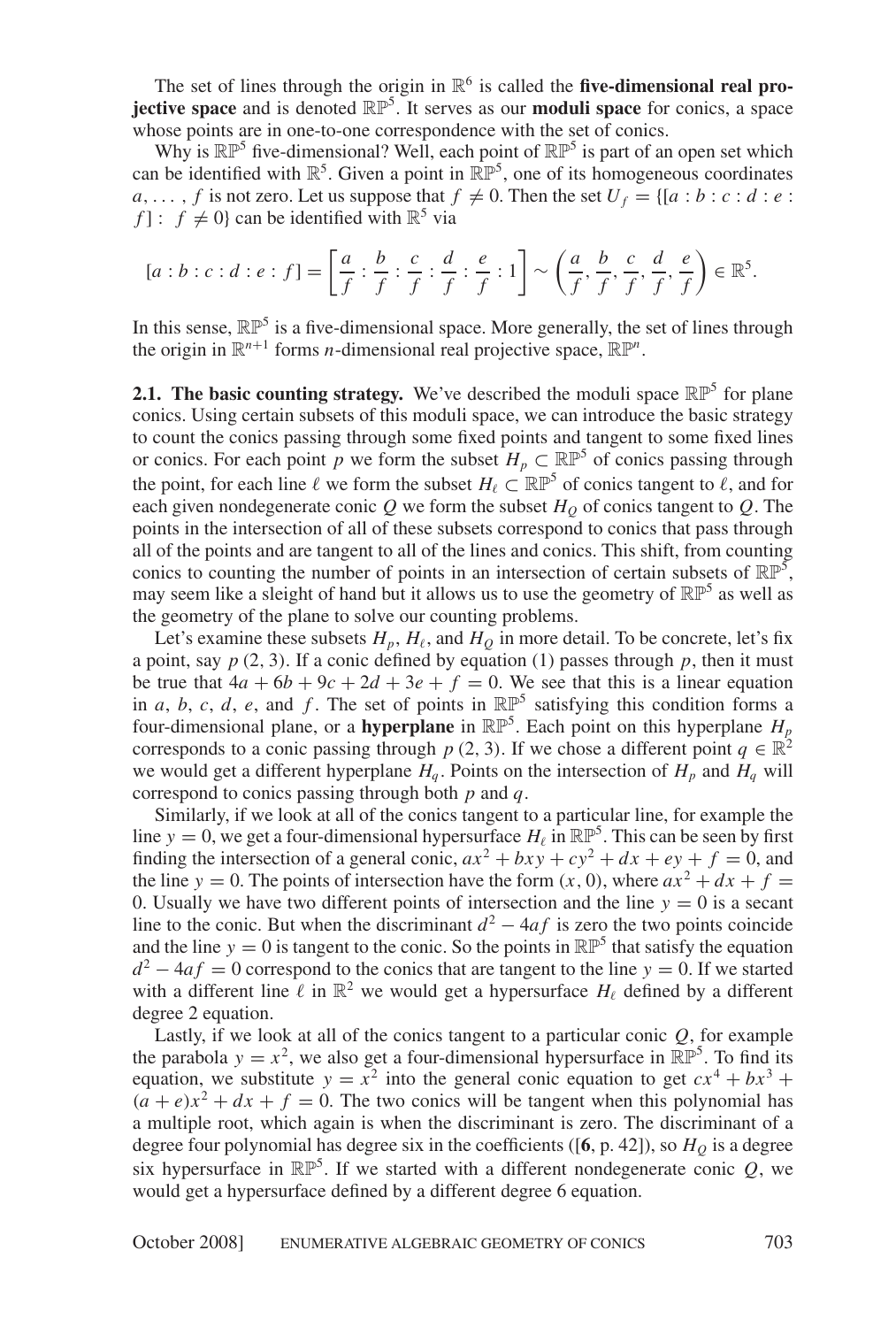These three hypersurfaces  $H_p$ ,  $H_\ell$ , and  $H_Q$  are examples of projective algebraic varieties. A projective algebraic variety is a subset of a projective space  $\mathbb{RP}^n$  consisting of the common zeros of a collection of homogeneous polynomials—polynomials in  $n + 1$  variables so that for each polynomial all its terms have the same degree.

If we require a conic to pass through several points and be tangent to several lines and conics, we will look at the intersection of the corresponding  $H_n$ 's,  $H_\ell$ 's, and  $H_0$ 's. When studying intersections of varieties, it is useful to consider each variety's **codimension** rather than its dimension. In this case, since  $H_n$ ,  $H_\ell$ , and  $H_0$ are four-dimensional hypersurfaces in a five-dimensional space, their codimension is  $5 - 4 = 1$ . For most pairs of varieties, the codimension of their intersection is the sum of their codimensions (of course, this will not be true if the varieties overlap too much).

Since the parameter space  $\mathbb{RP}^5$  is five-dimensional, we expect that if we have five conditions then the intersection of the corresponding five hypersurfaces will have codimension 5 and be a finite collection of points. So it makes sense to ask: How many conics pass through p points and are tangent to  $\ell$  lines and c conics, if  $p + \ell + c = 5$ ? In the next section we'll lay the foundation for answering this question by first considering the case where no conics are present.

3. SOME BASIC ENUMERATIVE QUESTIONS. In this section we are going to concentrate on the point-line enumerative problems: Find the number of conics through p points and tangent to  $\ell$  lines if  $p + \ell = 5$ .

**3.1. Five points.** Let's count the number of conics passing through five points in the plane. First, each point  $p$  imposes a hyperplane condition  $H_p$  on our conic. Thinking of  $\mathbb{RP}^5$  as the set of lines through the origin in  $\mathbb{R}^6$ , each hyperplane  $H_p$  corresponds to a hyperplane (a five-dimensional subspace) of  $\mathbb{R}^6$ . If these hyperplanes are linearly independent then their intersection is a one-dimensional subspace of  $\mathbb{R}^6$ . This line through the origin in  $\mathbb{R}^6$  corresponds to a single point in  $\mathbb{RP}^5$ . In turn, this single point represents a unique conic passing through all five points. We've shown that when the five points impose independent hyperplane conditions there is a unique conic passing through all five points.

It turns out that the points impose independent hyperplane conditions precisely when no four of the points are collinear. This requires a little argument, as follows. When four or five of the points are collinear, then there are lots of conics that pass through all of the points (and hence the hyperplanes couldn't impose independent conditions): just consider conics consisting of pairs of lines, where one line passes through the four collinear points and the other is any line that passes through the fifth point, as in Figure 2. So we may restrict our attention to the case where no four of the points lie on a line.



Figure 2. The case of 4 collinear points.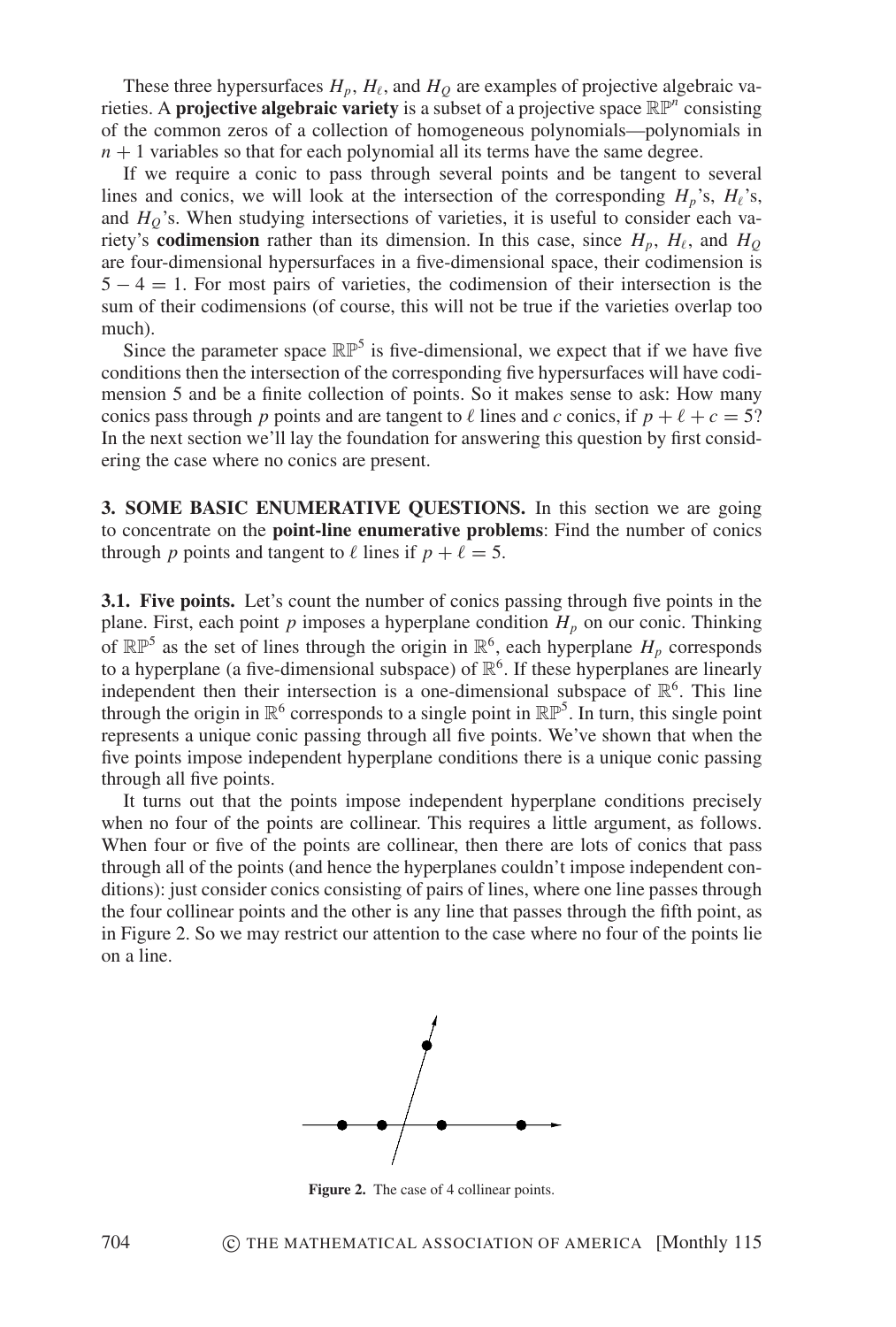The question is not dependent on our choice of coordinates on the plane, so we choose coordinates such that three of the points are  $p_1$  (0, 0),  $p_2$  (1, 0), and  $p_3$  (0, 1). We'll label the other two points  $p_4(s, t)$  and  $p_5(u, v)$ , as in Figure 3.



Figure 3. Choosing coordinates.

The system of equations imposed by these five points has coefficient matrix

$$
M = \begin{bmatrix} 0 & 0 & 0 & 0 & 0 & 1 \\ 1 & 0 & 0 & 1 & 0 & 1 \\ 0 & 0 & 1 & 0 & 1 & 1 \\ s^2 & st & t^2 & s & t & 1 \\ u^2 & uv & v^2 & u & v & 1 \end{bmatrix}.
$$

The five constraints fail to impose linearly independent conditions precisely when this matrix fails to have full rank. The maximal rank of  $M$  is 5, so we can detect when the matrix does not have full rank by checking that all of the  $5 \times 5$ -submatrices of M have determinant zero.<sup>1</sup> By deleting one column at a time, we get six polynomials that are simultaneously zero precisely when  $M$  fails to have maximal rank. One of these (when the last column is deleted) is always zero; the first and fourth are the same, and the third and fifth are the same, so we end up with three conditions:

$$
tv(s(v-1) - u(t-1)) = 0
$$

$$
su(v(s-1) - t(u-1)) = 0
$$

$$
(s2 - s)(v2 - v) - (u2 - u)(t2 - t) = 0.
$$

Some careful case-by-case analysis will show that if all three of these equations hold, then either four of the given points are collinear or two of the points are coincident. For example, if the first equation holds, either  $t = 0$ ,  $v = 0$ , or  $s(v - 1) = u(t - 1)$ . If  $t =$ 0, then the second equation says that either  $s = 0$ , in which case  $p_4(s, t) = p_1(0, 0)$ ;  $s = 1$ , in which case  $p_4(s, t) = p_2(1, 0)$ ;  $v = 0$ , in which case  $p_1, p_2, p_4$ , and  $p_5$  are collinear; or  $u = 0$ . If  $t = u = 0$ , then the third equation requires two points to be coincident. Going back to the first equation, the case of  $v = 0$  is essentially identical to the case of  $t = 0$ . The last case is where  $s(v - 1) = u(t - 1)$ , or  $\frac{s}{t-1} = \frac{u}{v-1}$ . This says that  $p_3$ ,  $p_4$ , and  $p_5$  are collinear. Looking again at equation two in this case, either  $s = 0$  or  $u = 0$  will cause  $p_1$  to be on the same line with  $p_3$ ,  $p_4$ , and  $p_5$ ; the last possibility, that  $v(s - 1) = t(u - 1)$ , causes  $p_2$  to be on this line instead; either way we have four collinear points.

<sup>&</sup>lt;sup>1</sup>This is a useful characterization of rank: A matrix has rank  $d$  if and only if the determinants of all its  $d \times d$  submatrices vanish [1, p. 153, ex. 10].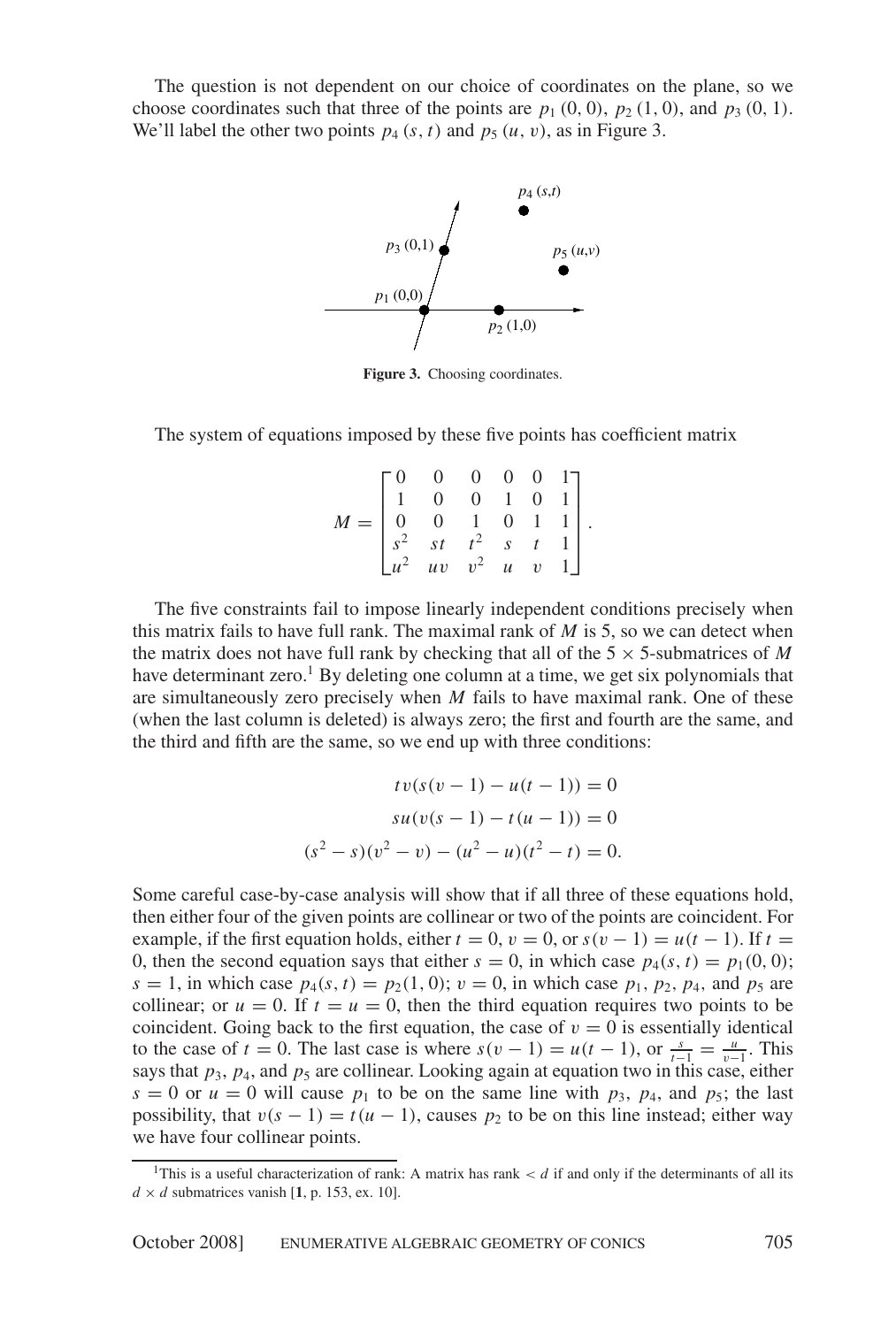A more high-tech way (both using a computer and some commutative algebra) to see this is the following. Using a handy computer algebra program, like Macaulay2, Singular, or CoCoA, we can check that the ideal generated by the six submatrix determinants in the polynomial ring  $\mathbb{R}[s, t, u, v]$  has the following primary decomposition:

$$
(t - v, s - u) \cap (t, s - 1) \cap (t - 1, s) \cap (t, s) \cap (v, u) \cap (v, u - 1) \cap (v - 1, u)
$$

$$
\cap (u + v - 1, s + t - 1) \cap (u, s) \cap (v, t).
$$

This means that the matrix  $M$  fails to have maximal rank precisely when the polynomials generating one of the primary ideals vanish. The first seven of these pairs of equations just indicate that two of our five points are equal, while the last three pairs indicate that four of our points are collinear.

The upshot of all this is that the five points impose linearly independent conditions if and only if no four of the points are collinear.

**Theorem 1.** Given five points in the plane, no four of which lie on a line, there is a unique conic passing through the five points. The conic is nondegenerate precisely when no three of the points are collinear.

Proof. It just remains to prove the last statement. If three of the points are collinear but no four are collinear, the unique conic passing through all of the points is a degenerate conic, a pair of lines. This is easy to see: three of the points lie on a line  $L : G(x, y) =$ 0, and if  $\ell : H(x, y) = 0$  is the line through the other two points, then  $GH = 0$  is the equation of the unique conic  $L \cup \ell$  passing through the five points. If no three of the points are collinear, then the pigeonhole principle tells us that there is no pair of lines containing all five points. Therefore the unique conic passing through all five points cannot be degenerate.

3.2. Four points and one line. Now we solve the next problem: How many conics pass through four given points and are tangent to a given line? In answering this question, we'll see that it is necessary to develop a more expansive view of plane conics and tangency.



Figure 4. Two conics through four points and tangent to a line.

Each of the four points gives a linear condition, and the reader can check that the four conditions are independent if and only if the four points are not collinear. The intersection of the four hyperplanes is a line in  $\mathbb{RP}^5$ . Recall that the set of conics tangent to a line  $\ell$  in the plane formed a hypersurface  $H_{\ell}$ , whose defining equation had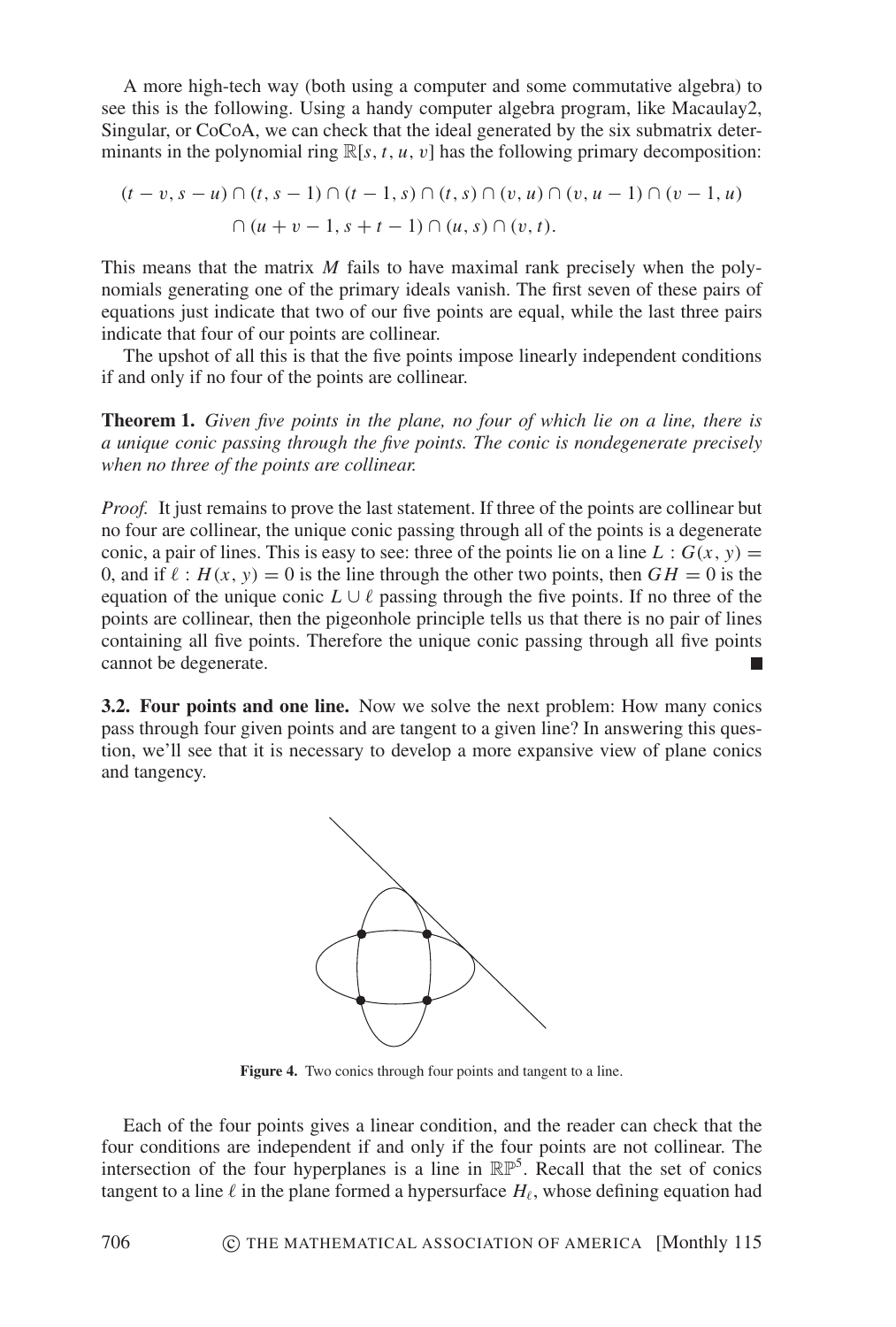degree 2. The intersection of the line with  $H_{\ell}$  can be found by plugging the parametric equation for the line into the equation for  $H_{\ell}$  and solving. The resulting equation is quadratic and so in general we get two solutions. Each solution gives a point in  $\mathbb{RP}^5$ corresponding to a conic passing through the given four points and tangent to the line  $\ell$ . Therefore in general we expect there to be two such conics as in Figure 4.

Sometimes we need to be a little open-minded to recognize the resulting curves as conics that satisfy our constraints. For example, consider the conics passing through the points  $(\frac{1}{2}, 2)$ ,  $(2, \frac{1}{2})$ ,  $(-\frac{1}{2}, -2)$ ,  $(-2, -\frac{1}{2})$  and tangent to the line  $y = 0$  as in Fig $ure 5.$ 



Figure 5. A pathological example.

Following the algebraic procedure described above, we get two solutions. One solution corresponds to the pair of crossed lines  $(y - 4x)(x - 4y) = 0$ . This pair of lines certainly passes through the four given points, but in what sense is it tangent to the given line? Algebraically, plugging the equation of the line into the equation of the conic gives a quadratic equation with a double root, which is what we associate with tangency. Geometrically, the given line intersects the crossed lines at their crossing point. If the given line were moved slightly, it would intersect each line once in two different points. This also reminds us of tangency. So we will consider this line to be tangent to this conic, even though the given line and the crossed lines are not tangent in the sense of derivatives and do not have the same direction at that point.

The other solution we find is the hyperbola  $xy - 1 = 0$ . Again, this hyperbola passes through the four given points, but is it tangent to the given line? Algebraically, if we plug  $y = 0$  into  $xy = 1$ , we get no solutions at all! However, the line and hyperbola approach each other as  $x \to \infty$ . We would like to consider these to be tangent as well, and we can do this by adding some points to the plane "at infinity." One way to do this is to assume that the plane that we have been working in is part of a twodimensional projective space, similar to the five-dimensional projective space  $\mathbb{RP}^5$  that parameterizes all conics. The **projective plane**  $\mathbb{RP}^2$  is the set of all lines through the origin in  $\mathbb{R}^3$ , and has coordinates  $[X:Y:\mathbb{Z}]$ , where  $[X:Y:Z] = [\lambda X: \lambda Y: \lambda Z]$  for any nonzero  $\lambda$ . We have been looking at the subset where Z is not zero, so the point  $[X:Y:Z]$  is the same as  $[\frac{X}{Z}:\frac{Y}{Z}:1]$ , and the variables we have been calling x and y are secretly  $\frac{x}{7}$  and  $\frac{y}{7}$ . The new points we are adding **at infinity** are the points with  $Z=0$ .

How does this help us? If we translate our hyperbola  $xy - 1 = 0$  into these new coordinates, we get  $\frac{X Y}{Z Z} - 1 = 0$ , or  $XY - Z^2 = 0$ . Now plugging in the (also trans-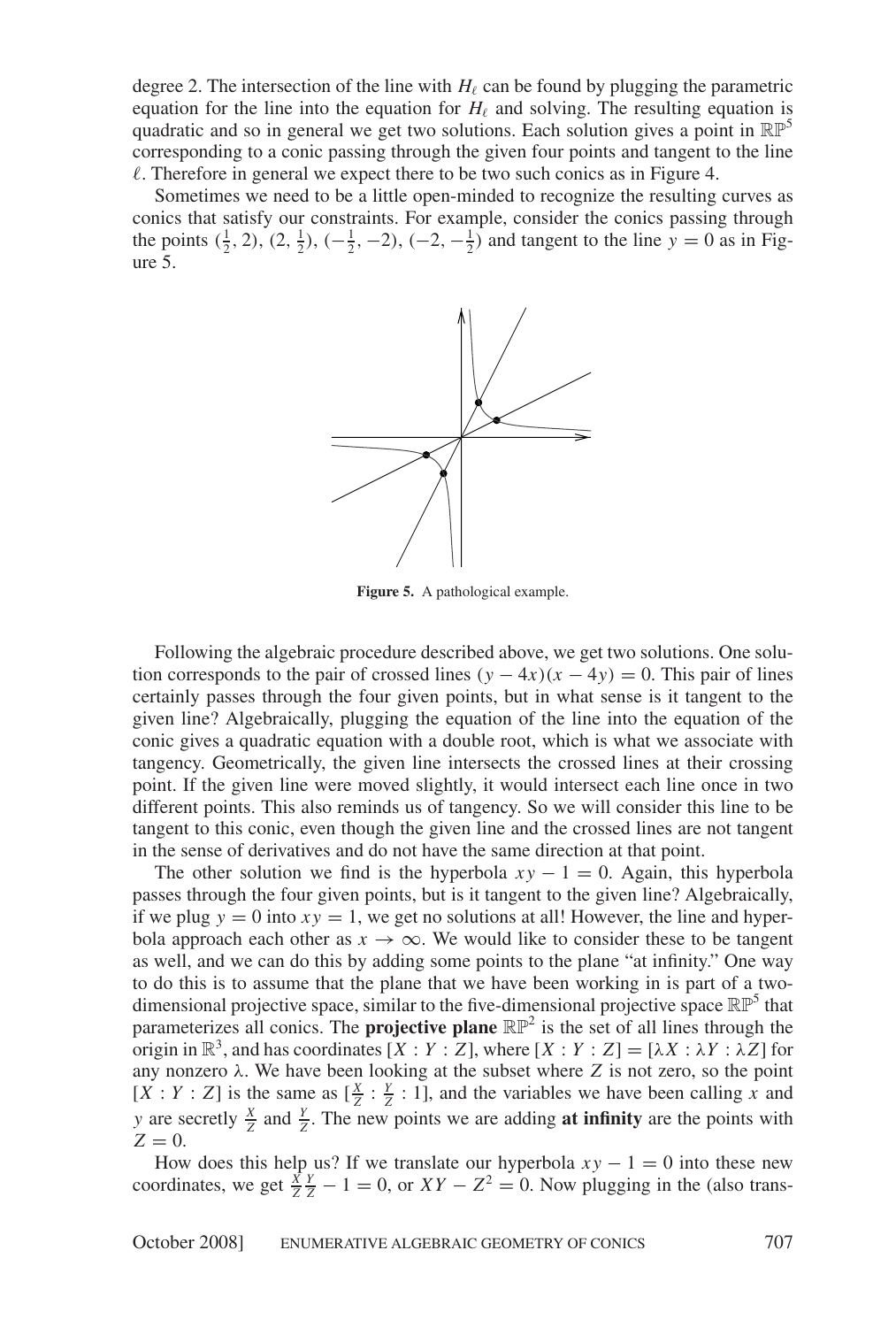lated) equation of our given line,  $Y = 0$ , we get  $Z^2 = 0$ , which has a double root at  $Z = 0$ . So in a very concrete way the line and the hyperbola are tangent at infinity, or more specifically at the point  $[1:0:0]$  in the projective plane  $\mathbb{RP}^2$ .

We obtained our two solutions by solving a quadratic equation with real coefficients, but such equations often have complex solutions. Indeed, if we move the line so that it separates one of the four points from the other three then the two conics that solve our problem both have complex-valued coefficients. We allow our homogeneous coordinates to be complex numbers in order to accommodate such solutions. Our moduli space for conics becomes the **complex projective five space**  $\mathbb{CP}^5$ , the space of onedimensional subspaces in  $\mathbb{C}^6$ . Since these conics are tangent to the line at a point with complex coordinates, we are also forced to allow the  $X, Y$ , and Z coordinates to take complex values. Thus our solutions are conic curves that live naturally in the **complex** projective plane  $\mathbb{CP}^2$ .

When we first introduced the parameter space  $\mathbb{RP}^5$  we noted that its points are in one-to-one correspondence with the **equations** of the plane conics (up to scalar multiple). At that time we hid one complication: there can be several equations that define the same set of points; for example  $x^2 + y^2 + 1 = 0$  and  $x^2 + y^2 + 3 = 0$ both define the empty set. But in  $\mathbb{CP}^2$  these equations become  $X^2 + Y^2 + Z^2 = 0$ and  $X^2 + Y^2 + 3Z^2 = 0$  and they define different complex curves. Points in  $\mathbb{CP}^5$  are in one-to-one correspondence with **conic curves** in  $\mathbb{CP}^2$ . This fact follows from the observation that if we have a plane conic in  $\mathbb{CP}^2$  defined by a degree two equation, then any other degree two equation for the conic must be a scalar multiple of the first. This can be proved using Hilbert's Nullstellensatz, one of the foundational theorems in algebraic geometry [5, Sec. 4.1].

From here on, we'll restrict our attention to points, lines, and conics in the complex projective plane. We'll drop the  $\mathbb C$  from our notation and just use  $\mathbb P^n$  to denote complex *n*-dimensional projective space. A general conic in  $\mathbb{P}^2$  will have the form

$$
aX^2 + bXY + cY^2 + dXZ + eYZ + fZ^2 = 0,
$$

where the coefficients are allowed to be complex numbers.

To summarize, the solutions to our enumerative problems may include degenerate conics and points of tangency may occur at complex points or at infinity. In order to accommodate these issues, we work with the moduli space  $\mathbb{CP}^5$  of complex conics in the complex projective plane  $\mathbb{CP}^2$ .

3.3. Bézout's Theorem. Using the complex projective plane allows us to discuss intersections of curves consistently. For example, in the projective plane, two lines always intersect in one point—parallel lines meet at infinity, just like in a perspective drawing. As another example, consider a circle and a line in the plane. Algebraically, plugging the line equation into the circle equation gives a degree two polynomial. If this polynomial has distinct real roots, then the circle and line will intersect in two points. If the polynomial has a pair of complex conjugate roots, the circle and line will look as though they miss each other as in Figure 6. But if we allow points in the plane to have complex coefficients, then they will intersect at these two complex points. So in general, the number of intersection points between the circle and the line is two.

This consistent counting in complex projective space is described by Bézout's theorem:

708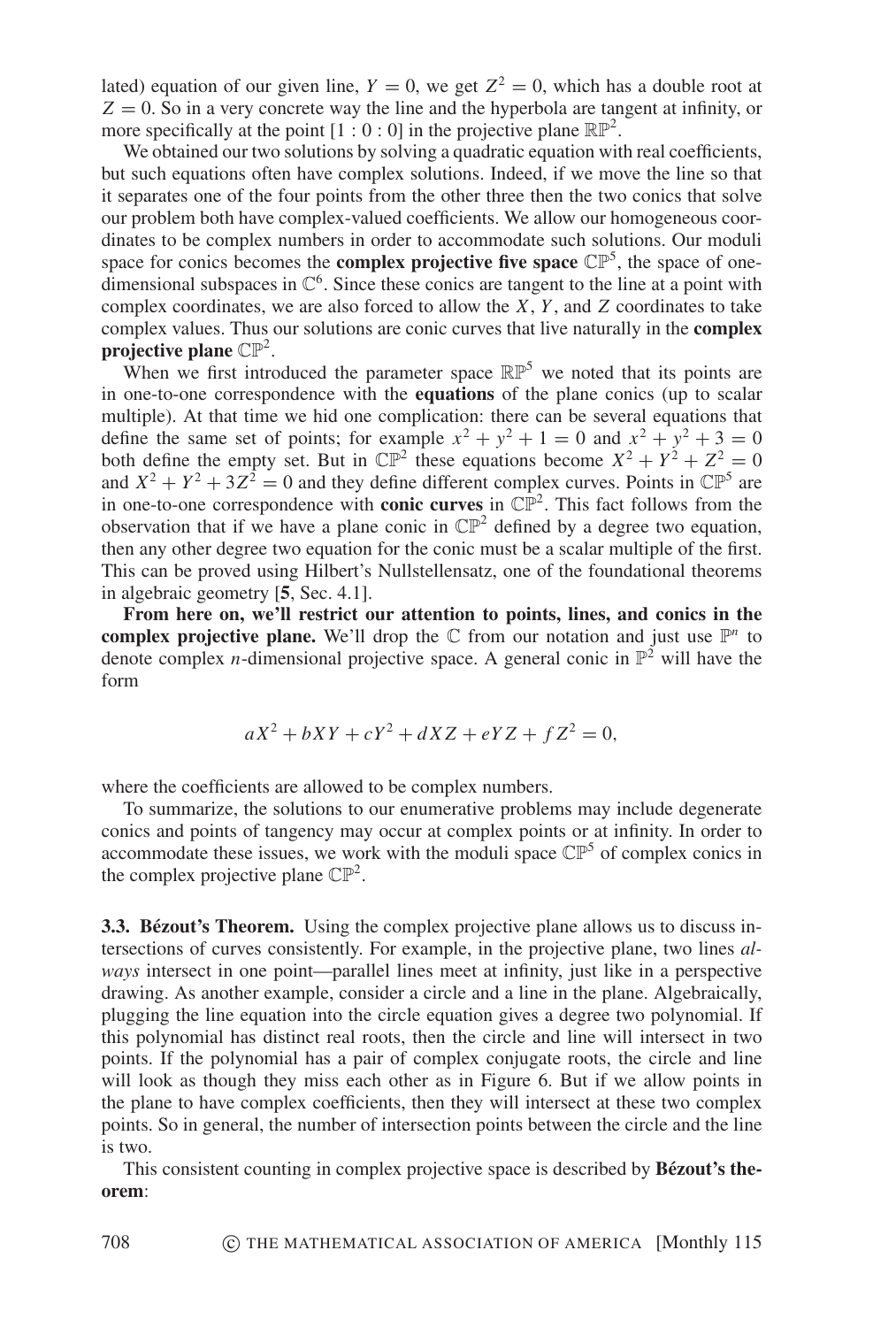

Figure 6. Two pictures of a line meeting a circle in two complex points.

**Theorem 2 ([24]).** If n hypersurfaces of degrees  $d_1, d_2, ..., d_n$  in  $\mathbb{P}^n$  intersect transversally, then the intersection consists of  $d_1 \cdot d_2 \cdots d_n$  points.

The hypersurfaces  $X_1, \ldots, X_n$  intersect transversally at a point  $P \in X_1 \cap \cdots \cap$  $X_n$  when their tangent spaces at P just intersect in the point P alone. The intersection  $X_1 \cap \cdots \cap X_n$  is **transverse** if it is transverse at each of its points. As an example, consider again the line and circle. When the line meets the circle in two real points, then at each point the tangent line to the circle just meets the given line in one point; so the line and the circle meet transversally. This is also the case when they meet at two complex points, although it is harder to draw the picture! However, when the line is tangent to the circle, the two tangent spaces coincide and the intersection is not transverse. In this case, instead of two intersection points, we only get one. See Figure 7 for more examples.



Figure 7. Nontransverse intersections—left and center—and a transverse intersection, right.

We've developed our intuition about Bézout's theorem in the projective plane  $\mathbb{P}^2$ , but now we want to use it in  $\mathbb{P}^5$  to answer our enumerative questions. First let's revisit the problem of counting the conics that pass through 5 points. We saw that these conics are in bijection with the points in the intersection of five hypersurfaces  $H_p$  of degree 1. Since these  $H_p$  are hyperplanes, they intersect transversally when the hyperplanes impose linearly independent conditions. We saw that this was true if no four of the points are collinear. In this case, the five hyperplanes intersect in  $1^5 = 1$  point by Bézout's theorem.

Let us return to the question, "How many conics pass through four given points and are tangent to a given line?" Now we are intersecting four degree one hyperplanes  $H_p$ and one degree two hypersurface  $H_{\ell}$ . If these intersect transversally, Bézout's theorem says that they will intersect in  $1^4 \cdot 2 = 2$  points, so there will be two such conics. In this case, it turns out that the intersection is transverse unless three of the points are collinear or one of the points lies on the given line.

It is possible to generalize Bézout's theorem to cases where the hypersurfaces do not meet transversally. If the hypersurfaces  $X_1, \ldots, X_n$  have degrees  $d_1, \ldots, d_n$  and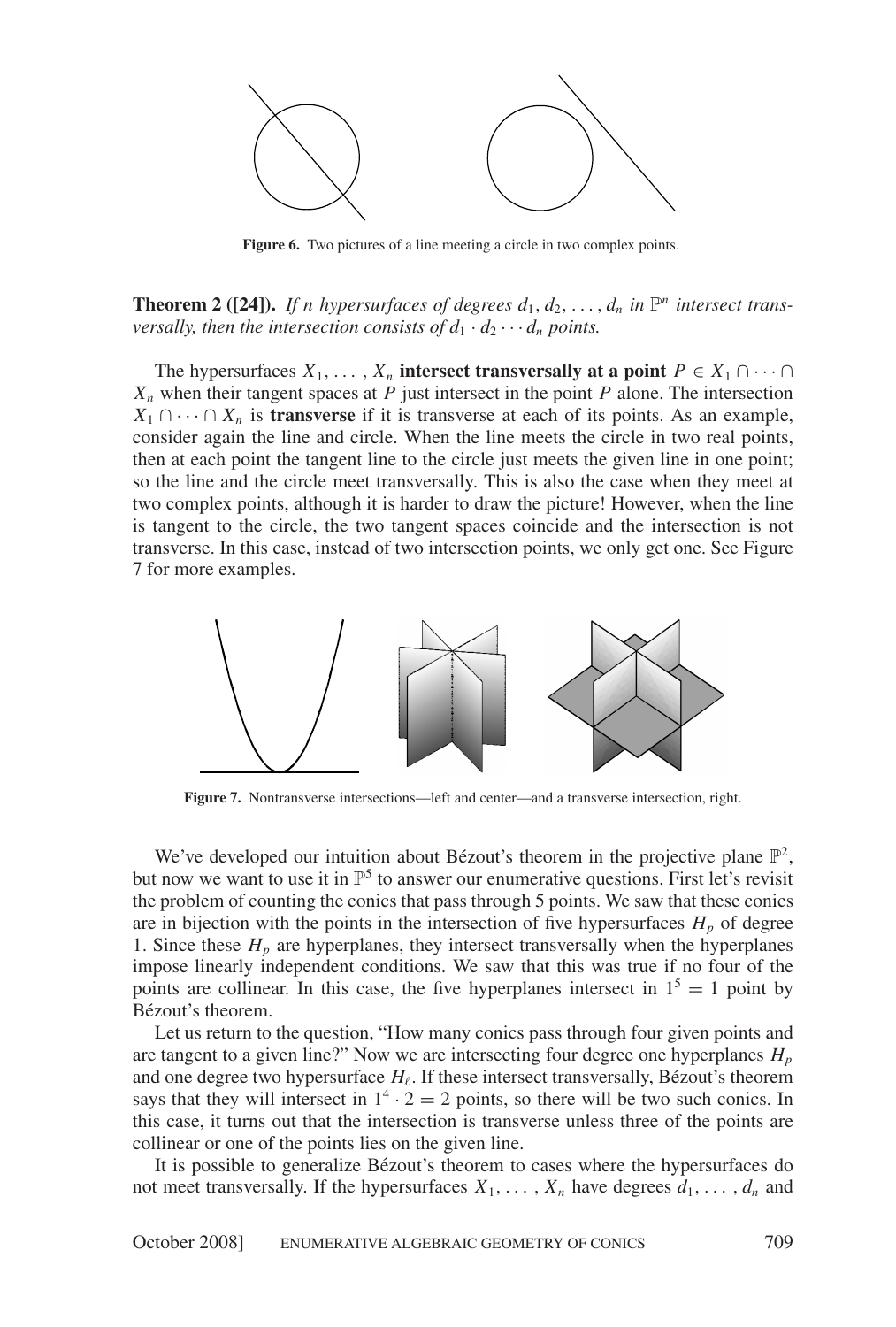the intersection  $X_1 \cap \cdots \cap X_n$  consists of finitely many points, then we always get  $d_1 d_2 \cdots d_n$  points in the intersection, provided we count the points with their proper multiplicities. For instance, if a line is tangent to a circle, then the only point of intersection must count with multiplicity  $1 \cdot 2 = 2$ . There are two ways to explain this result. If we plug the equation for the line into the equation for the circle, we get a quadratic equation  $Q = 0$ , where Q factors as a perfect square. The point of intersection corresponds to the double root of this quadratic.<sup>2</sup> There is also a dynamic way to compute the multiplicity of the tangent point. As we slide the line across the circle, we can keep track of the points of intersection. Since two points of intersection collapse to one point when the line is tangent to the circle, the point of tangency counts for two points. If we count with multiplicity, any circle meets any line in two (not necessarily distinct!) points.

In what follows, we will only need two facts about multiplicity: the multiplicity of the intersection  $X_1 \cap \cdots \cap X_n$  at one of its points P is always a positive integer, and the number is equal to 1 precisely when the  $X_i$  meet transversally at P. However, if you know a little commutative algebra, then there is a nice way to assign multiplicity at a point of intersection of hypersurfaces  $X_i$ ; the multiplicity is just the vector-space dimension of the quotient of the polynomial ring, localized at the maximal ideal corresponding to the point, modulo the polynomials defining the hypersurfaces.

**3.4. Three points and two lines.** We can use Bézout's theorem to count the number of conics passing through three points and tangent to two lines. The answer we expect is  $1^3 \cdot 2^2 = 4$ . In this case, the intersection will again be transverse unless the three points are collinear or one of the points lies on one of the lines. So far we've managed to fill in a few columns in Table 1.

| Lines $\ell$    |  |  |  |
|-----------------|--|--|--|
| Points $p$      |  |  |  |
| Conic solutions |  |  |  |

**Table 1.** Number of conics through  $p$  points and tangent to  $\ell$  lines.

### 4. EXCESS INTERSECTION AND THE DUALITY OF  $\mathbb{P}^2$

4.1. Excess intersection and general position. It is tempting to guess that the unknown entries in Table 1 continue as powers of 2. After all, if the five hypersurfaces involved in each problem intersect transversally, then this result would follow from Bézout's theorem. However, it turns out that for the last three point and line problems the corresponding hypersurfaces cannot intersect transversally, no matter how we choose the points and lines!

The reason that these hypersurfaces do not intersect transversally involves the double line conics. The defining polynomial of a double line factors as a perfect square. We refer to a conic whose defining polynomial is not a perfect square as a reduced conic. The reduced conics include nondegenerate conics, like circles and

 $2$ This double point is an example of what algebraic geometers call a **scheme**. Schemes occur naturally as limiting objects whenever geometric objects change under deformation; for example, if a pair of crossed lines pivot about their intersection point the limiting object is a double line.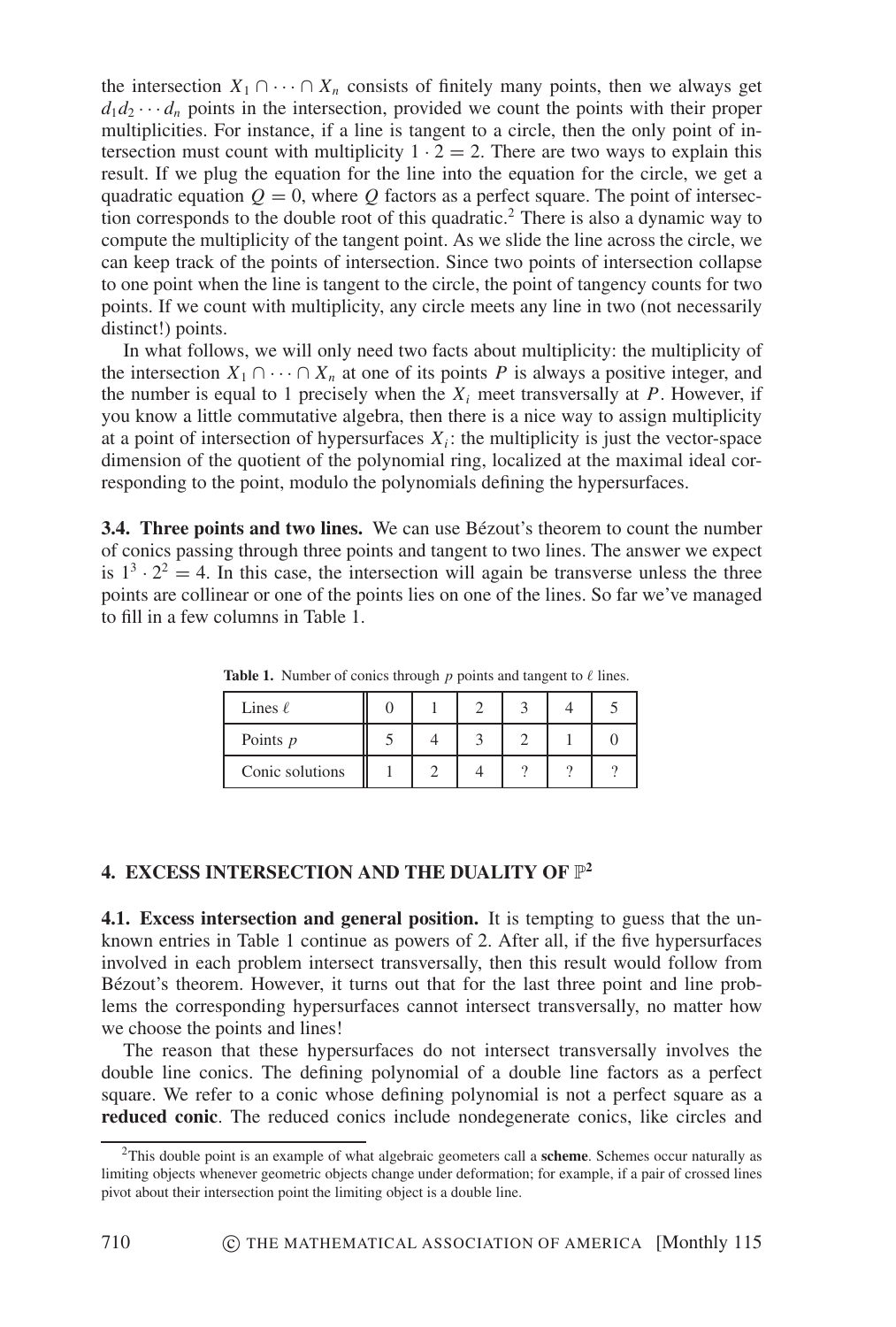parabolas, as well as degenerate conics consisting of a pair of distinct lines. The only **nonreduced** conics are the double line conics.

To see how double lines are connected to the transverse intersection property, let's consider conics that pass through one point and are tangent to four lines. Recall that in the projective plane, any two lines will intersect; in particular, any double line through the given point will intersect each of the four given lines. These double lines will be tangent to each of the given lines in the algebraic sense that the equation for the intersection has a double root. Thus we get infinitely many double line conics as solutions! Because we don't have a finite number of solutions, the five hypersurfaces in  $\mathbb{P}^5$  must not intersect transversally. Here we see that the geometry of conics in  $\mathbb{P}^2$  sheds light on the geometry of  $\mathbb{P}^5$ . This phenomenon, in which we expect our intersection to consist of finitely many points but in fact the intersection has higher dimension, is called excess intersection.

However, there are also a finite number of reduced conics that pass through the point and are tangent to the four given lines. We would like to ignore the double line solutions and just count the number of reduced conics that pass through  $p$  given points and are tangent to  $5 - p$  given lines. In general there is a finite solution to this problem. Moreover, in most cases the reduced conics solving the problem are all nondegenerate. In each of the remaining enumerative questions we will ask for the number of reduced conics satisfying the geometric constraints.

In the problems we've already solved, none of the solutions can be double lines because of the constraints we put on the given points and lines—in each case, we did not allow all of the points in the problem to be collinear. We placed these constraints to ensure transverse intersection of the corresponding hypersurfaces, which then guaranteed that the number of conics was correctly calculated by the formula in Bézout's theorem. The constraints ensured that we do not get infinitely many solutions to our problem, nor do we get solutions with multiplicity. When we have a finite number of reduced solutions, each appearing with multiplicity one, then we say that the given points and lines are in **general position**. In each enumerative problem, the conditions that constitute general position (for example, that no three points lie on a line) will be slightly different, but almost all configurations of points and lines will satisfy the conditions.

**4.2. Duality in**  $\mathbb{P}^2$ . The tool that we will use to remove the double lines from our count is the duality of  $\mathbb{P}^2$ . Duality allows us to exchange points and lines, and at the same time it transforms conics into conics. The operation of duality respects inclusion and tangency. This will allow us to replace the remaining three point-line problems with the three problems we have already solved.

Consider the set of all lines in  $\mathbb{P}^2$ . We use a linear equation  $L : AX + BY + CZ =$ 0 to describe such a line. Of course, the line doesn't change if we multiply each of the coefficients by a nonzero constant, so the line can be represented by a point  $[A : B : C]$ in a projective plane. Thus the set of lines in  $\mathbb{P}^2$  is called the **dual projective plane**. The dual projective plane is just another copy of  $\mathbb{P}^2$ , but to distinguish the two spaces we will denote the dual projective plane by  $\check{P}^2$  and use the symbols A, B, and C for its coordinates.

By definition, a line L in  $\mathbb{P}^2$  corresponds to a point in  $\check{\mathbb{P}}^2$ , which we call  $\check{L}$ ("L dual"). We can also define the dual of a point p in  $\mathbb{P}^2$  as the collection of lines that pass through p. If  $p = [X_0 : Y_0 : Z_0]$  then this collection is  $\{[A : B : C] :$  $X_0A + Y_0B + Z_0C = 0$ . This is a linear equation in the variables A, B, and C, so we see that the point p naturally corresponds to a line in  $\check{\mathbb{P}}^2$ , which we call  $\check{p}$ . Geometri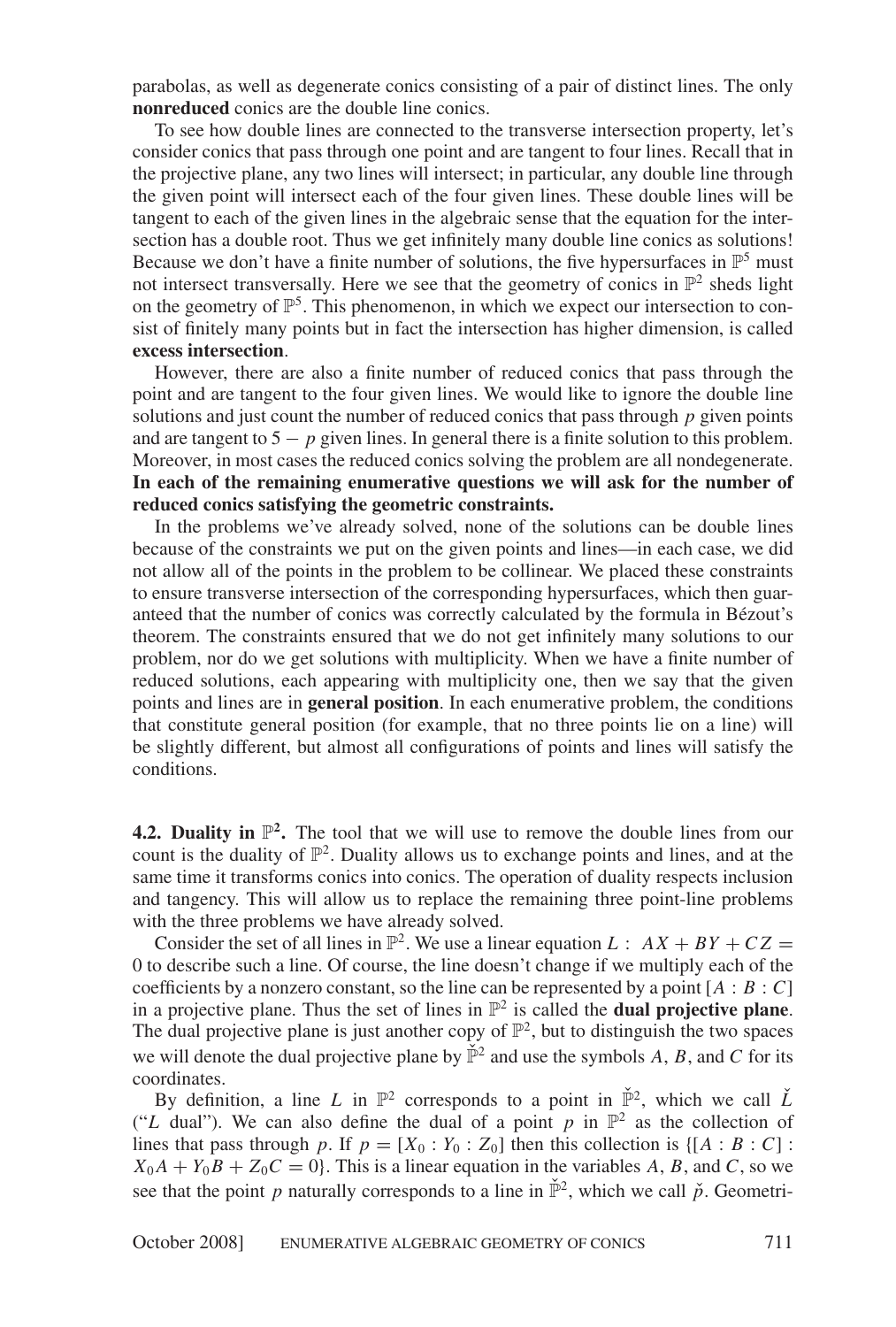cally duality associates lines in  $\check{\mathbb{P}}^2$  to points in  $\mathbb{P}^2$  and vice versa. It is a good exercise to check algebraically that duality respects inclusion: if p is a point of  $\mathbb{P}^2$  lying on the line L in  $\mathbb{P}^2$ , then  $\check{p}$  is a line in  $\check{\mathbb{P}}^2$  containing the point  $\check{L}$ . This is illustrated in Figure 8.



Figure 8. Four lines through one point (left) and their duals (right).

Let's see what duality does to conics. If O is a conic curve in  $\mathbb{P}^2$ , then we define the dual curve  $\check{Q}$  in  $\check{\mathbb{P}}^2$  to be the collection of all lines tangent to Q. Note that this means that  $\check{Q}$  will contain a point  $\check{L}$  if and only if the corresponding line L in  $\mathbb{P}^2$  was tangent to  $Q$ .

As an example, consider the conic Q given by the equation  $X^2 - YZ = 0$ . A general line  $AX + BY + CZ = 0$  meets the curve in two points. If  $A \neq 0$ , we can find these two points by noting that  $(AX)^2 - A^2YZ = 0$  on the curve and  $AX = -(BY + CZ)$ on the line, so the points of intersection satisfy  $(BY + CZ)^2 - A^2YZ = 0$ . Rearranging gives a homogeneous quadratic equation in the variables  $Y$  and  $Z$ ,

$$
B2Y2 + (2BC - A2)YZ + C2Z2 = 0.
$$
 (2)

As long as the **discriminant** of this equation is nonzero, its solution consists of two distinct points  $[X : Y : Z] \in \mathbb{P}^2$  and the line  $AX + BY + CZ = 0$  is the secant line to the curve Q joining the two points. When the discriminant  $A^2(A^2 - 4BC)$  of equation (2) is zero, the line is tangent to the curve. Since we assumed that  $A \neq 0$ , we see that the line is tangent to the curve when  $A^2 - 4BC = 0$ . A similar analysis gives the same equation when  $B$  or  $C$  is nonzero. So in this example, the equation for the dual curve  $\check{Q}$  is  $A^2 - 4BC = 0$ . Note that  $\check{Q}$  is a conic in  $\check{\mathbb{P}}^2$ .

What is the equation of the dual for a more general conic? If the conic has equation  $aX^2 + bXY + cY^2 + dXZ + eYZ + fZ^2 = 0$ , then a general line  $AX + BY +$  $CZ = 0$  with  $A \neq 0$  meets the conic in two points where

$$
a(BY + CZ)^2 - bAY(BY + CZ) + cA^2Y^2
$$

$$
- d(BY + CZ)AZ + eA^2YZ + fA^2Z^2 = 0.
$$

This is a homogeneous quadratic equation in  $Y$  and  $Z$ . Just as above, the line is tangent to the conic when the discriminant of this quadratic equation vanishes. Writing out the discriminant and using that  $A \neq 0$ , we see that

$$
(e2 - 4cf)A2 + (4bf - 2de)AB + (d2 - 4af)B2 + (4cd - 2be)AC + (4ae - 2bd)BC + (b2 - 4ac)C2 = 0.
$$
 (3)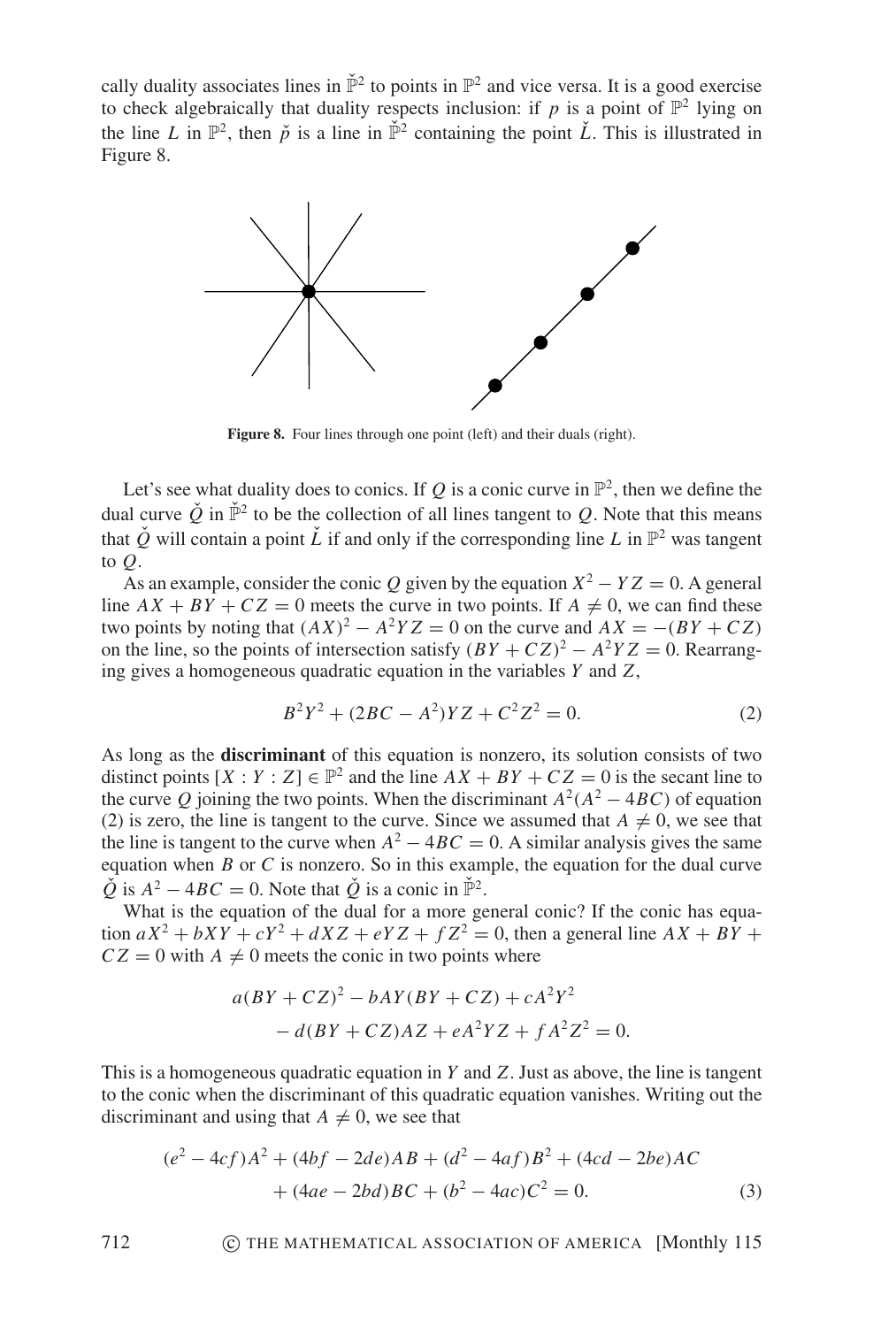The same equation would result if we assumed that  $B$  or  $C$  is nonzero. So this equation characterizes the lines that are tangent to the conic Q; it is the equation for the dual  $\check{Q}$ . As in the example, the equation for  $\check{Q}$  is degree two, so it is again a conic in  $\check{\mathbb{P}}^2$ . It can be checked that when  $Q$  is nondegenerate, then  $\check{O}$  is also nondegenerate.

We leave it to the reader to check that:  $(1)$  the dual to a degenerate conic consisting of a pair of crossed lines  $L_1 \cup L_2$  is the double line conic through the two points  $\check{L}_1$ and  $\check{L}_2$ ; (2) the dual to a double line conic is just  $\check{\mathbb{P}}^2$  itself.

Viewing equation (3) in a slightly different way gives the equation for the hypersurface  $H_{\ell}$  of conics tangent to a line  $\ell$ . Let  $AX + BY + CZ = 0$  represent the line  $\ell$ . Fixing  $\dot{A}$ ,  $B$ , and  $C$ , equation (3) gives constraints on the coefficients of the conics tangent to  $\ell$ . This gives an explicit equation for  $H_{\ell}$  as a degree 2 hypersurface.

In order to use duality to help us count conics tangent to lines, we need to understand how tangency transforms under duality. If a line  $L_1$  is tangent to a nondegenerate conic O then by definition  $\check{L}_1$  is a point on  $\check{O}$ . If p is a point on O, is the line  $\check{p}$  tangent to the dual conic  $\check{Q}$ ? To start, let  $L_1$  be the tangent line to Q at p. Then  $\check{L}_1$  is a point lying on the line  $\check{p}$ . The line  $\check{p}$  meets the dual conic in two points,  $\check{L}_1$  and  $\check{L}_2$ , as depicted in Figure 9. We aim to show that these two points coincide, so that  $\check{p}$  is a tangent line to  $\check{Q}$ . Since  $\check{L}_2 \in \check{Q}$ ,  $L_2$  must be a line that is tangent to Q. But  $\check{L}_2 \in \check{p}$  so  $\check{L}_2$  must also pass through  $p$ . So  $L_2$  is a line through p that is tangent to the conic Q. Since each tangent line can meet the conic in at most one place,  $\overline{L_2}$  must be tangent to Q at p and so  $L_2 = L_1$ . It follows that  $\check{L}_2 = \check{L}_1$ , so the line  $\check{p}$  meets the dual conic in a unique point; the line  $\check{p}$  must be tangent to  $\check{Q}$  at this point.



**Figure 9.** Tangency under duality (we show that  $\check{L_2} = \check{L_1}$ ).

**4.3.** The rest of the point-line problems. If we have five lines in the plane, then any nondegenerate conic tangent to them will have a dual conic that passes through the five dual points. There is only one such dual conic, so there can only be one conic tangent to all five lines. Any nondegenerate conic tangent to four given lines and passing trough a given point must have a dual conic that passes through the four dual points and is tangent to the dual line. If the dual points and dual lines are in general position, there are 2 such dual conics, so there are 2 conics tangent to four lines and passing through a point in general position. Finally, the reader should check that there are 4 conics tangent to three lines and passing though a pair of points in general position. We summarize the solutions to the point-line problems in Table 2.

#### **5. STEINER'S PROBLEM**

**5.1. Blowing up the Veronese.** Now that we have solved all of our point-line problems, we turn to Steiner's problem, "How many conics are tangent to five given conics?" We first try to intersect the five hypersurfaces  $H<sub>0</sub>$  corresponding to the five given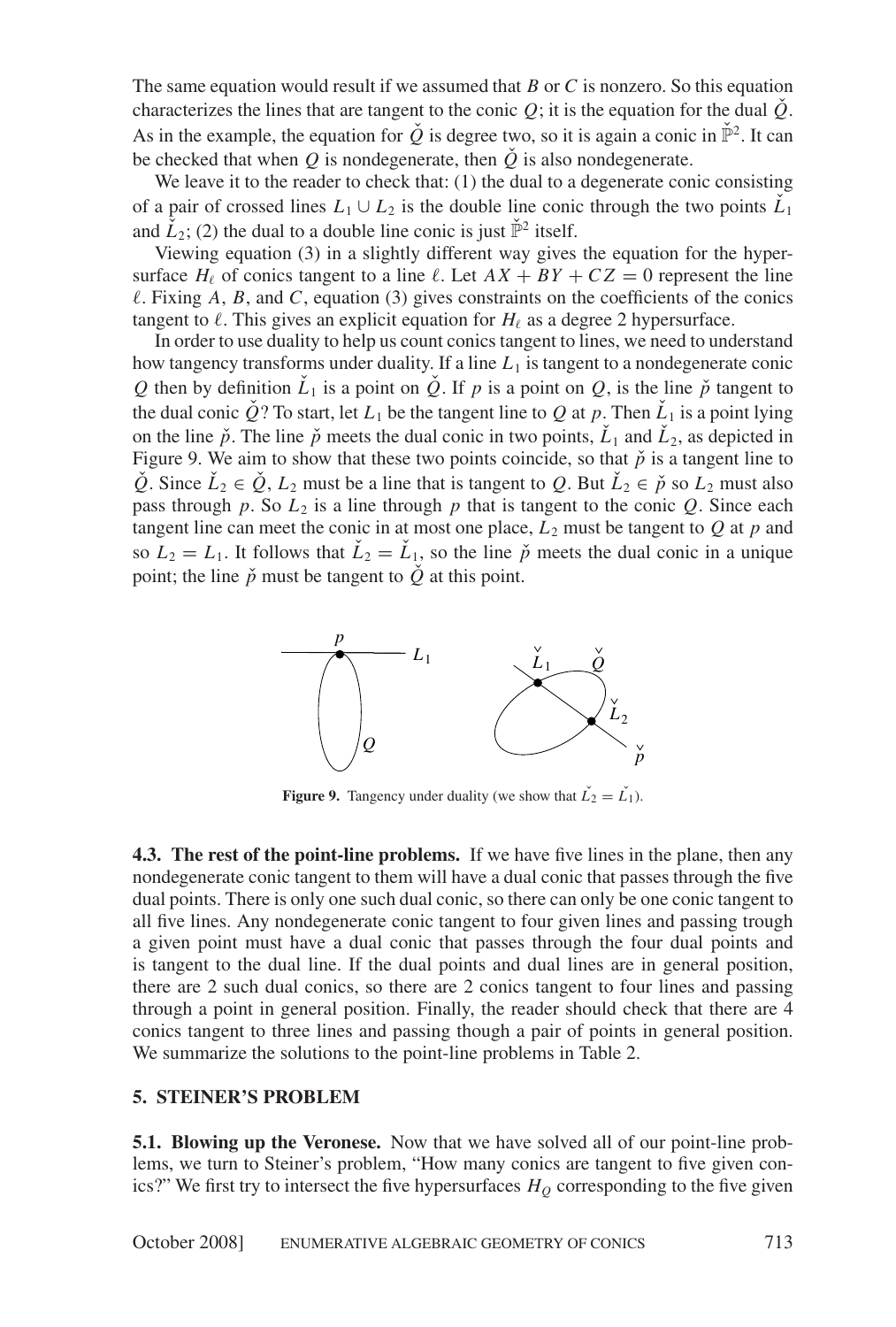| Lines $\ell$    |  |  |  |
|-----------------|--|--|--|
| Points $p$      |  |  |  |
| Conic solutions |  |  |  |

**Table 2.** Number of conics through  $p$  points and tangent to  $\ell$  lines.

conics. Bézout's formula would suggest that the intersection consists of  $6^5 = 7776$ points, which was the answer that Steiner gave. However, Bézout's theorem does not apply because the five hypersurfaces  $H_0$  cannot intersect transversally. Indeed, every double line conic is tangent to each of the five given conics, so the intersection of the<br>five hypersurfaces  $H_Q$  in  $\mathbb{P}^5$  contains the set of double lines. Unfortunately, we cannot use duality directly to filter out the double line conics from our answer. For this we introduce another tool, the blowup. To start, let's look more closely at the set of double lines that is causing us so much difficulty.

The set of all points in  $\mathbb{P}^5$  corresponding to double lines is called the Veronese surface, V. Recall that a double line is a conic whose defining polynomial is the square of the defining polynomial of a line:

$$
(AX + BY + CZ)^2 = A^2X^2 + 2ABXY + B^2Y^2
$$
  
+ 2ACXZ + 2BCYZ + C<sup>2</sup>Z<sup>2</sup> = 0.

Lines in  $\mathbb{P}^2$  are parameterized by  $\check{\mathbb{P}}^2$ , so the Veronese is indeed a surface (twodimensional). It is the image of the injective map from  $\check{\mathbb{P}}^2$  into  $\mathbb{P}^5$ ,

$$
[A : B : C] \mapsto [A^{2} : 2AB : B^{2} : 2AC : 2BC : C^{2}].
$$

This map is defined by polynomials, and its domain is all of  $\check{P}^2$ , so it is an example of what algebraic geometers call a **morphism**. The image of this morphism, which is the Veronese surface, is defined by the zeros of some homogeneous polynomials in the six coordinates on  $\mathbb{P}^5$ . Because the Veronese is two-dimensional, and it is in the five-dimensional  $\mathbb{P}^5$ , we expect that it can be described by three equations. This is true locally, but if we want to describe the full Veronese we in fact need six equations. The Veronese surface is an example of a variety which is not a **complete intersection**. A little algebra finds us the six equations:

$$
b2 - 4ac = 0
$$
  
\n
$$
4bf - 2de = 0
$$
  
\n
$$
d2 - 4af = 0
$$
  
\n
$$
e2 - 4cf = 0
$$
  
\n
$$
4ad - 2be = 0
$$
  
\n
$$
4ae - 2bd = 0.
$$
  
\n(4)

If we consider an open set where one of these six variables is nonzero, we can use three of the above equations to solve for three variables and then derive the other three equations. But this only works on this open set; if we were to choose a different variable to be nonzero we would need three different equations to derive the others. So to describe the whole Veronese we need all six equations.

Next we will look at a map which is not a morphism, and try to turn it into one. Consider the map from  $\mathbb{P}^5$  to  $\mathbb{P}^5$  which sends a conic to its dual. Using equation (3) for the dual conic we found in section 4.2, this map is defined as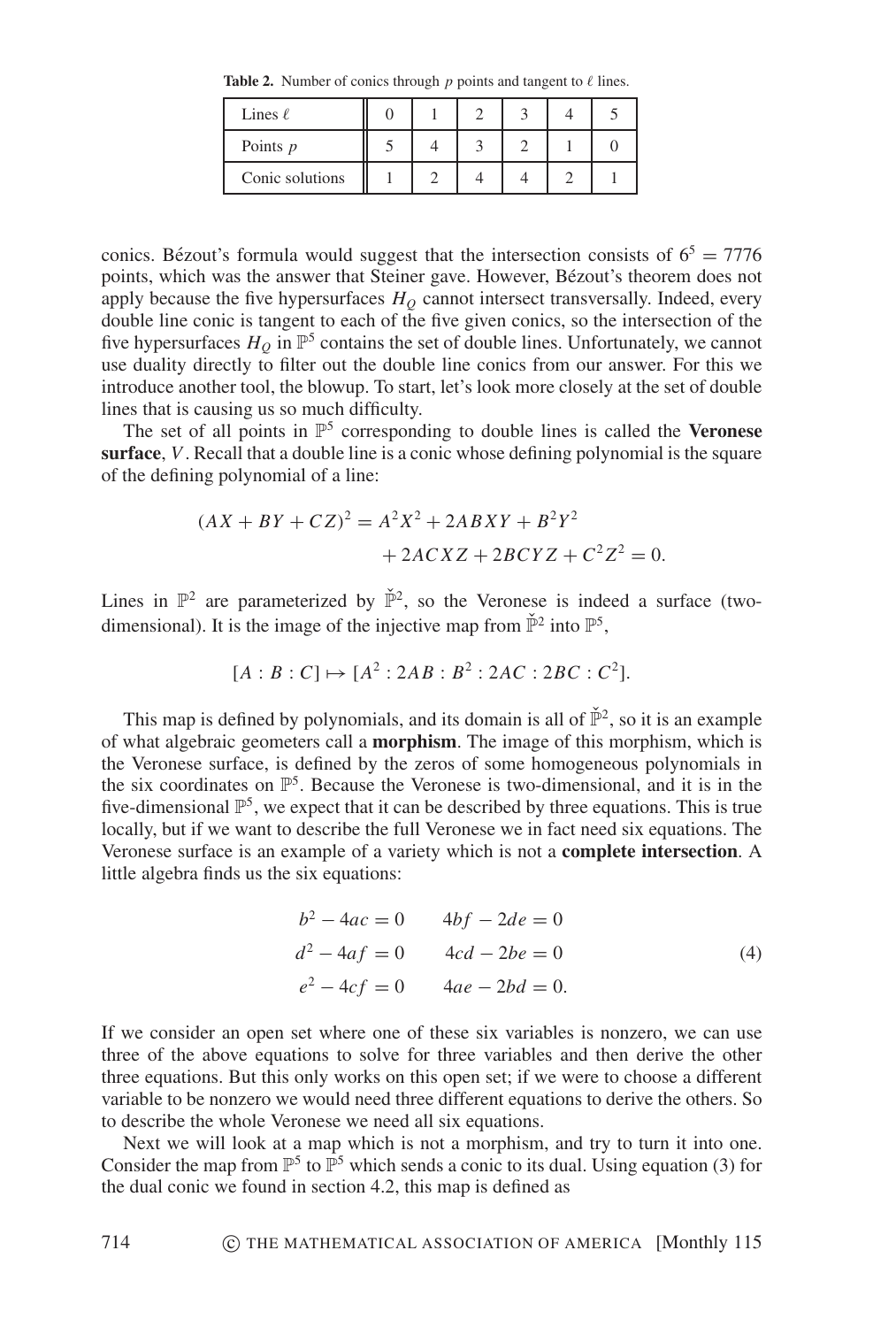$$
\delta: \mathbb{P}^5 \to \mathbb{P}^5
$$
  
[*a* : *b* : *c* : *d* : *e* : *f*]  $\mapsto [e^2 - 4cf : 4bf - 2de : d^2 - 4af :$   

$$
4cd - 2be : 4ae - 2bd : b^2 - 4ac].
$$
 (5)

The six polynomials that define  $\delta$  in (5) are precisely the left sides of the six equations in (4), and therefore  $\delta$  is undefined at a point if and only if that point is on the Veronese—that is, if and only if the point corresponds to a double line. The map is not a morphism on all of  $\mathbb{P}^5$ ; however, it is defined by polynomials, so it is what algebraic geometers call a **rational map**. A rational map can always be extended to a morphism by expanding the domain space. In our case, we will take the Veronese surface out of  $\mathbb{P}^5$  and replace it with a four-dimensional variety. This is done by looking at the graph of  $\delta$  in  $\mathbb{P}^5 \times \mathbb{P}^5$  and closing it up.

**Definition.** The **blowup of**  $\mathbb{P}^5$  **along the Veronese surface**,  $Bl_V \mathbb{P}^5$ , is the closure of the graph of  $\delta$  in  $\mathbb{P}^5 \times \mathbb{P}^5$ . The **blowing down morphism**  $\pi : Bl_V \mathbb{P}^5 \to \mathbb{P}^5$  is given by the projection onto the first factor.

Let's try to write some equations for  $Bl_V \mathbb{P}^5$ . First of all, the graph is a set of points  $(a:b:c:d:e: f$ ], [ $r:s:t:u:v:w$ ]) in  $\mathbb{P}^5 \times \mathbb{P}^5$  which must satisfy

| $\lambda r = e^2 - 4cf$ | $\lambda u = 4cd - 2be$   |
|-------------------------|---------------------------|
| $\lambda s = 4bf - 2de$ | $\lambda v = 4ae - 2bd$   |
| $\lambda t = d^2 - 4af$ | $\lambda w = b^2 - 4ac$ . |

Eliminating  $\lambda$  and cross multiplying, we get fifteen equations:

$$
r(4bf - 2de) = s(e^2 - 4cf) \t s(d^2 - 4af) = t(4bf - 2de) \t t(4ae - 2bd) = v(d^2 - 4af)
$$
  
\n
$$
r(d^2 - 4af) = t(e^2 - 4cf) \t s(4cd - 2be) = u(4bf - 2de) \t t(b^2 - 4ac) = w(d^2 - 4af)
$$
  
\n
$$
r(4cd - 2be) = u(e^2 - 4cf) \t s(4ae - 2bd) = v(4bf - 2de) \t u(4ae - 2bd) = v(4cd - 2be)
$$
  
\n
$$
r(4ae - 2bd) = v(e^2 - 4cf) \t s(b^2 - 4ac) = w(4bf - 2de) \t u(b^2 - 4ac) = w(4cd - 2be)
$$
  
\n
$$
r(b^2 - 4ac) = w(e^2 - 4cf) \t t(4cd - 2be) = u(d^2 - 4af) \t v(b^2 - 4ac) = w(4ae - 2bd).
$$

In addition, because the original six equations for the Veronese were not algebraically independent, the blowup must satisfy eight more equations:

| $bv + 2dw + 2au = 0$       | $bu + 2ew + 2cv = 0$ |
|----------------------------|----------------------|
| $dv + 2bt + 2as = 0$       | $eu + 2br + 2cs = 0$ |
| $4ar - 4ct + du - ev = 0$  | $ds + 2et + 2fv = 0$ |
| $4ct - 4fw + bs - du = 0.$ | $es + 2dr + 2fu = 0$ |

These eight equations are syzygies-linear relations (with polynomial coefficients) among the six equations  $(4)$  defining the Veronese surface. We obtained them using the syz command in Macaulay2. Syzygies play an important role in understanding the behavior of systems of equations and their solution sets (see [7] for more details).

Now, let us compare the blowup to  $\mathbb{P}^5$ . Suppose that a point  $[a : b : c : d : e : f]$  on  $\mathbb{P}^5$  is not on the Veronese surface, so it does not represent a double line conic. Then the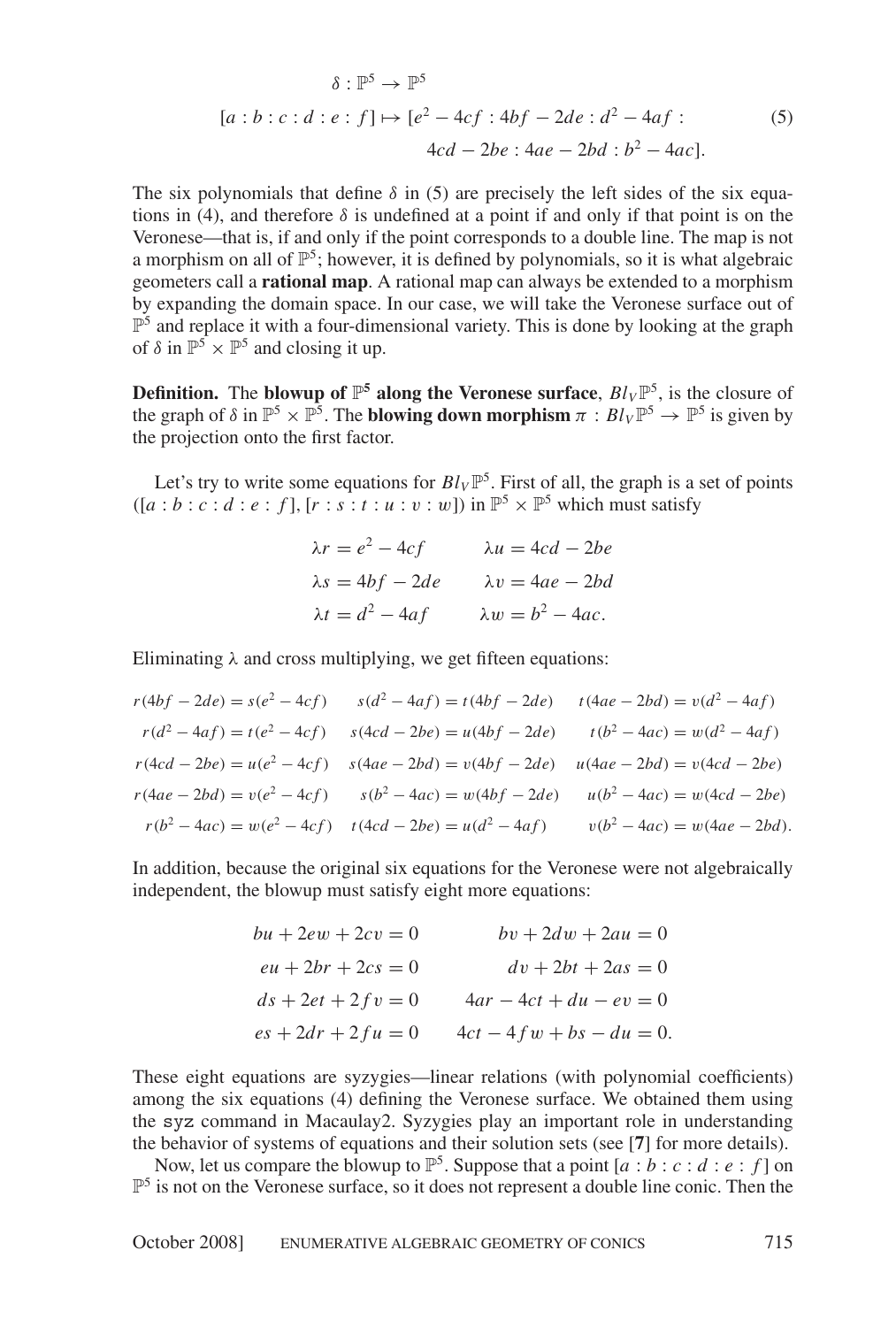duality map is well-defined at this point. In fact we see that the first fifteen equations completely determine  $[r : s : t : u : v : w]$ , so  $\pi^{-1}([a : b : c : d : e : f])$  is a point. In fact, away from the Veronese surface,  $\mathbb{P}^5$  and  $Bl_V \mathbb{P}^5$  are isomorphic.

Now suppose that the point  $[a:b:c:d:e:f]$  is on the Veronese surface. In this case, the first fifteen equations all reduce to  $0 = 0$ . Instead, the last eight equations tell us what the corresponding points are in the blowup. For example, let us consider the double line conic  $X^2 = 0$ . The corresponding point on the Veronese surface in  $\mathbb{P}^5$  is  $[1:0:0:0:0:0]$ . If we let  $b = c = d = e = f = 0$  in the equations on the blowup, we see that the last eight equations reduce to

$$
2au = 0 \qquad 2as = 0 \qquad 4ar = 0
$$

Since  $a \neq 0$ , this tells us that r, s, and u are forced to be zero, but that t, v, and w are free. Thus the points in the blowup  $Bl_V \mathbb{P}^5$  that are mapped by the blowing down morphism to this point are of the form

$$
([1:0:0:0:0:0], [0:0:t:0:v:w]).
$$

These points define a  $\mathbb{P}^2$  within the blowup, so  $\pi^{-1}([a:b:c:d:e:f]) \cong \mathbb{P}^2$ . The same will be true for any double line that we pick: the corresponding point on the Veronese in  $\mathbb{P}^5$  has been replaced by an entire  $\mathbb{P}^2$  in  $Bl_V \mathbb{P}^5$ .

In essence, in constructing the blowup we have ripped the Veronese out of  $\mathbb{P}^5$  and replaced it with something two dimensions larger, a four-dimensional hypersurface. This hypersurface is called the **exceptional divisor** of the blowup, and we will call it  $E$  for short. The name "blowing up the Veronese" should make us think not of explosives, but of inserting a soda straw into  $\mathbb{P}^5$  right at the Veronese, and blowing in a bubble of air to stretch it out into a four-dimensional object.

This act of stretching out the Veronese is exactly what we need to pull apart the excess intersection in Steiner's problem. Consider a hypersurface Y in  $\mathbb{P}^5$  that contains the Veronese. Its preimage  $\pi^{-1}(Y)$  in the blowup will then contain the exceptional divisor. On the other hand, away from V and E,  $\mathbb{P}^{\frac{1}{5}}$  and the blowup are identical. If we remove V from Y and consider the inverse image  $\pi^{-1}(Y \setminus V)$ , this will be isomorphic to  $Y \setminus V$ . If we take the closure  $\overline{\pi^{-1}(Y \setminus V)}$ , we get a hypersurface in the blowup that intersects  $E$ , but does not contain it (see Figure 10). We call this new hypersurface the strict transform of Y and denote it by  $\tilde{Y}$ .

To solve Steiner's problem, we will intersect the strict transforms of the hypersurfaces in  $\mathbb{P}^5$ . Because the process of constructing the strict transform eliminates the E components, this will eliminate the excess intersection along the Veronese. We will show in section 7 that the proper transforms actually do intersect transversally, which will verify that blowing up eliminates the excess intersection.

**5.2. The Chow ring.** In  $\mathbb{P}^5$  we were able to count the number of points in the intersection of five hypersurfaces using Bézout's theorem, but Bézout's theorem doesn't hold on the blowup. This is because on the blowup, the "degree" of a hypersurface is more complicated—it is not just one number! The extra information is encoded in the Chow ring of the blowup. In general, for an algebraic variety, the Chow ring is a ring that describes how its subvarieties intersect. Elements of the Chow ring are classes of subvarieties that have the same intersection properties. Bézout's theorem describes the Chow ring of projective space.

In the case of  $\mathbb{P}^5$ , Bézout's theorem says that the degree of a hypersurface is enough to determine its intersection properties. In particular, all hyperplanes will be in the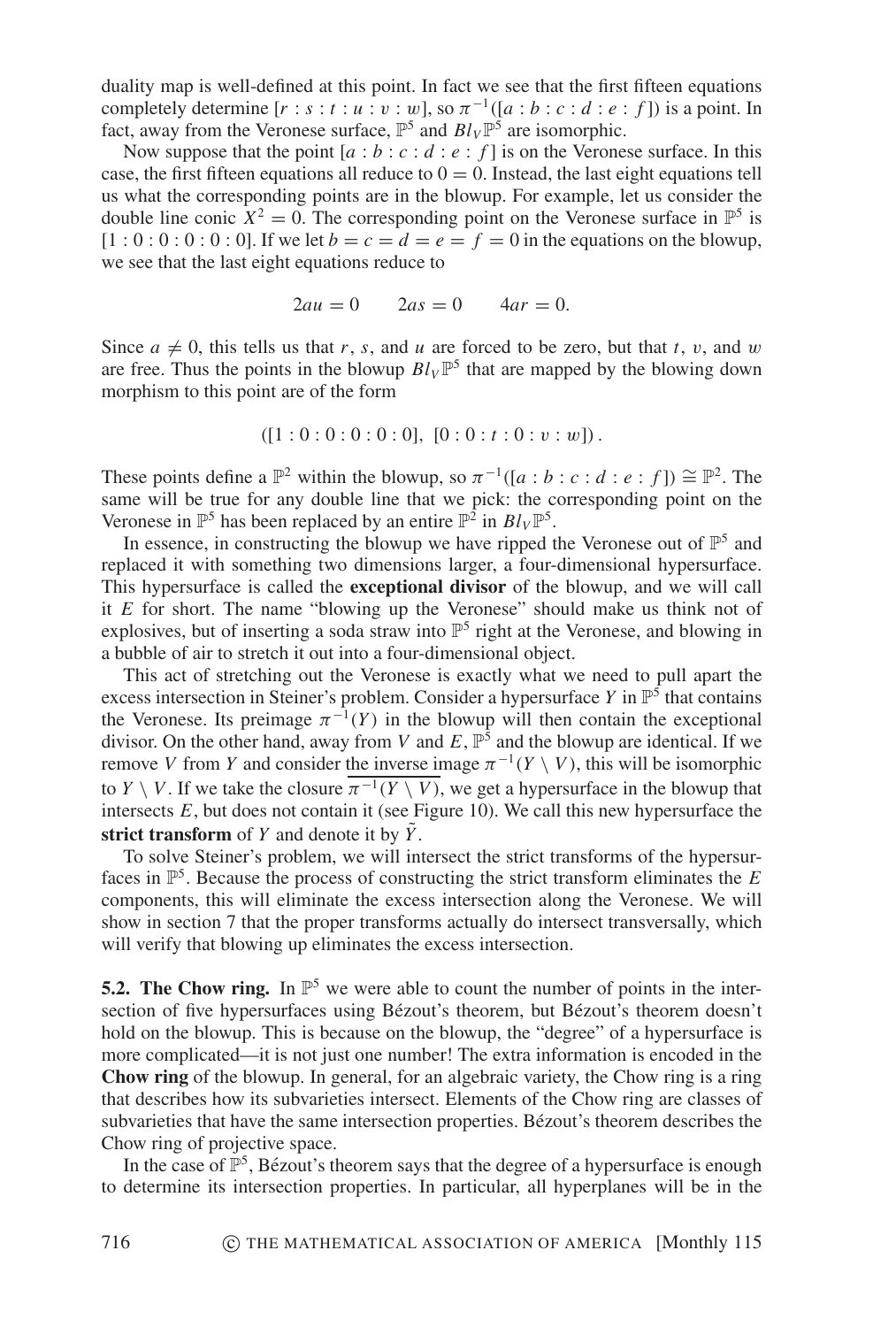

Figure 10. A picture of the blowup.

same class. Let us call that class  $[H]$ ; it will be one element of the Chow ring of  $\mathbb{P}^5$ . The addition operation in the Chow ring roughly corresponds to the union of two varieties, so  $[H] + [H]$  will be the class representing the union of two hyperplanes. But the union of two hyperplanes is a special case of a degree two hypersurface, and all degree two hypersurfaces have the same intersection properties, so any degree two hypersurface is in the class  $2[H]$ . Similarly, any degree d hypersurface in  $\mathbb{P}^5$  will be in the class  $d[H]$ .

Multiplication in the Chow ring corresponds to intersection. If two varieties  $Y_1$  and  $Y_2$  intersect transversally, then the Chow ring product  $[Y_1] \cdot [Y_2]$  is defined to be the class  $[Y_1 \cap Y_2]$ . In  $\mathbb{P}^5$ , the intersection of five general hyperplanes is just one point, so  $[H]$ <sup>5</sup> is the class of one point. Intersecting five hypersurfaces of general degree corresponds in the Chow ring to the multiplication

$$
d_1[H] \cdot d_2[H] \cdot d_3[H] \cdot d_4[H] \cdot d_5[H] = d_1 \cdot d_2 \cdot d_3 \cdot d_4 \cdot d_5[H]^5
$$

which represents  $d_1 \cdot d_2 \cdot d_3 \cdot d_4 \cdot d_5$  points.

Now let us describe the Chow ring of the blowup  $Bl_V \mathbb{P}^5$  of  $\mathbb{P}^5$  along the Veronese. First, consider a hyperplane H in  $\mathbb{P}^5$  that does not contain the Veronese. Since H does not contain the Veronese, its strict transform  $\tilde{H}$  is equal to its inverse image  $\pi^{-1}(H)$ . We will take the class of  $\tilde{H}$  to be one generator of the Chow ring of  $Bl_V\mathbb{P}^5$ . If Y is a hypersurface of degree d in  $\mathbb{P}^5$ , then  $[\pi^{-1}(Y)] = d[\tilde{H}]$ .

The exceptional divisor does not behave like  $d[\tilde{H}]$  for any d, so it represents a new class [E] in the Chow ring. Since  $Bl_V\mathbb{P}^5$  and  $\mathbb{P}^5$  are isomorphic away from the Veronese, this is the only new generator of the Chow ring. Thus, any hypersurface in  $Bl_V \mathbb{P}^5$  will be represented by a class  $m[\tilde{H}] + n[E]$ .

Now let Y be a general degree d hypersurface in  $\mathbb{P}^5$  containing the Veronese. Then  $[\pi^{-1}(Y)] = [\tilde{Y}] + n[E]$  for some *n*, so we see that

$$
[\tilde{Y}] = d[\tilde{H}] - n[E].\tag{6}
$$

717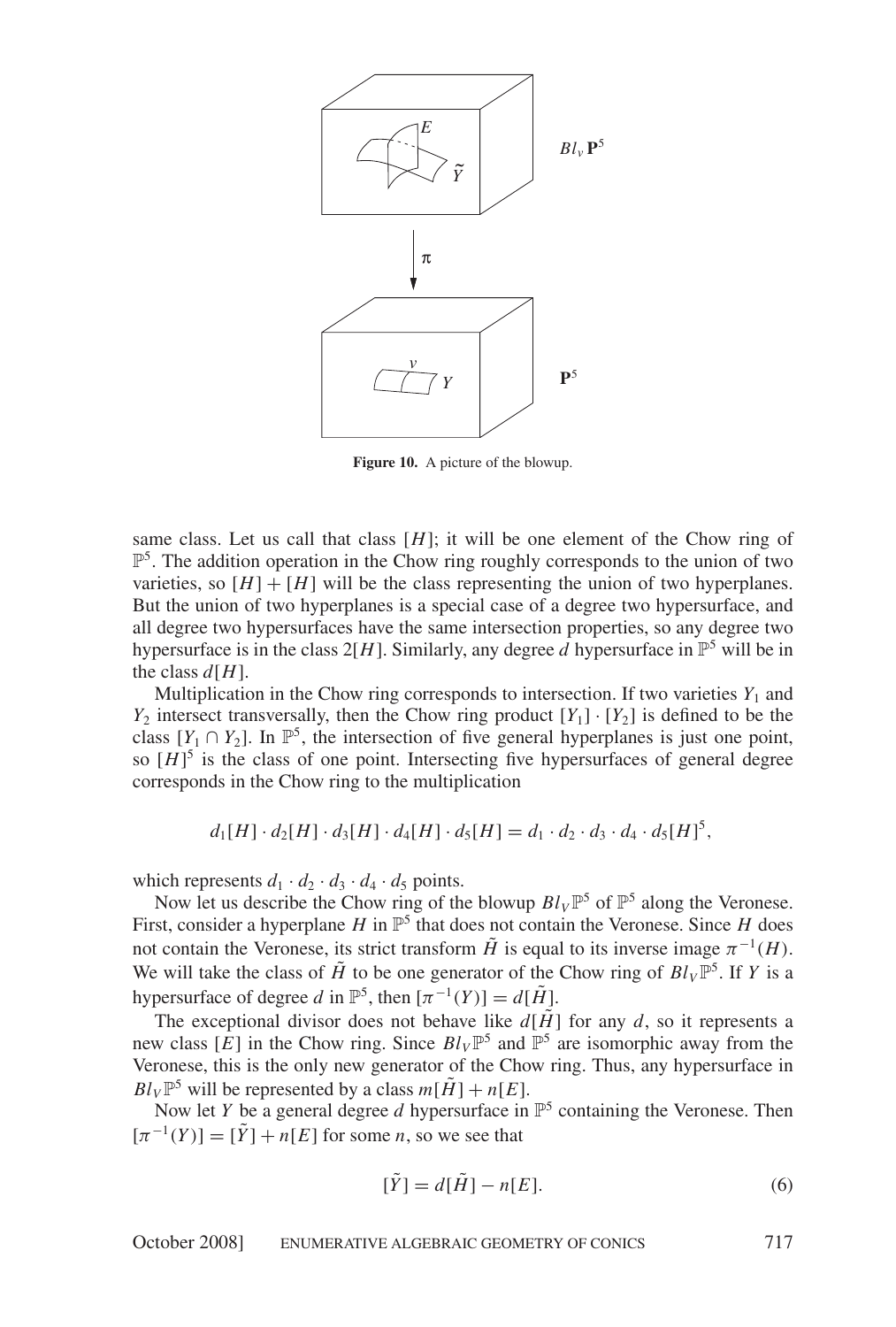Next we would like to compute the integer  $n$  in equation (6). This integer will represent "how much"  $\pi^{-1}(Y)$  contains E.

We say a function  $F$  vanishes to order  $n$  along a variety  $Z$  if  $F$  and all its partial derivatives of order  $\langle n \rangle$  vanish everywhere on Z. For instance,  $F = (x - 3y)^2$ vanishes to order 2 along the line  $L: x - 3y = 0$  because  $F, F_x = 2(x - 3y)$ , and  $F_y = -6(x - 3y)$  all vanish along L, while  $F_{xx} = 2$  does not vanish on L.

Since Y is a hypersurface in  $\mathbb{P}^5$ , it is defined by one polynomial equation  $P_Y = 0$ . Its inverse image  $\pi^{-1}(Y)$  is defined by  $P_Y \circ \pi = 0$ . The integer *n* appearing in equation (6) is the order of vanishing of the polynomial  $P_Y \circ \pi$  along E. Fortunately it turns out that this is equal to the order of vanishing of  $P_Y$  along  $V = \pi(E)$  (see [7, p. 106] for a proof). So the integer  $n$  is the largest integer such that  $P<sub>y</sub>$  and all its partial derivatives of order  $\lt n$  lie in  $\mathbb{I}(V)$  (here  $\mathbb{I}(V)$  is the ideal of functions vanishing on the Veronese surface  $V$ ; it is generated by the six equations (4)).

Let us find the strict transforms we need to solve our enumerative problems. Given a point  $p$ , there are many double line conics that do not pass through that point, so the hyperplane  $H_p$  of conics through p does not contain the Veronese. Thus  $[\tilde{H}_p] = [\tilde{H}]$ . The hypersurface  $H_{\ell}$  of conics tangent to the line  $\ell$  has degree 2. It is easy to see that the defining equation (3) for  $H_{\ell}$  vanishes along V; a computer algebra system will verify that its first partial derivatives do not vanish along V. So by (6),  $[\tilde{H}_{\ell}] =$  $2[\tilde{H}] - [E]$ . The hypersurface  $H_0$  of conics tangent to the conic Q has degree 6. The defining equation for  $H_0$  vanishes along V; its first partial derivatives also vanish along  $V$  but its second derivatives do not. So the strict transform can be written as  $[\hat{H}_0] = 6[\hat{H}] - 2[E].$ 

**5.3. Counting conics.** Now we use an intersection computation in the Chow ring of the blowup to compute the answer to Steiner's problem! By intersecting the strict transforms in the blowup, we are throwing away all of the extra double line solutions that caused us trouble before.

In the last section we showed that

$$
[\tilde{H}_p] = [\tilde{H}],
$$
  
\n
$$
[\tilde{H}_\ell] = 2[\tilde{H}] - [E],
$$
  
\nand 
$$
[\tilde{H}_Q] = 6[\tilde{H}] - 2[E].
$$
\n(7)

Now that we have everything in terms of  $[\tilde{H}]$  and  $[E]$ , we could figure out how to intersect combinations of those and finish our calculations. But an easier way is to notice that we can instead write everything in terms of  $[\tilde{H}_p]$  and  $[\tilde{H}_\ell]$ . We computed the intersections of these in sections 3 and 4.3 when we answered questions like "How many conics pass through 3 given points and are tangent to 2 given lines?" From these earlier calculations, we learned that in the Chow ring of the blowup,

$$
[\tilde{H}_p]^5 = [\tilde{H}_\ell]^5 = 1,
$$
  
\n
$$
[\tilde{H}_p]^4 [\tilde{H}_\ell] = [\tilde{H}_p][\tilde{H}_\ell]^4 = 2,
$$
  
\n
$$
[\tilde{H}_p]^3 [\tilde{H}_\ell]^2 = [\tilde{H}_p]^2 [\tilde{H}_p]^3 = 4.
$$

(Note that on the right-hand side we are abusing notation: 1, 2, and 4 represent multiples of the Chow ring class of a point.) From (7) we see that

$$
[\tilde{H}_O] = 6[\tilde{H}] - 2[E] = 2[\tilde{H}_p] + 2[\tilde{H}_\ell].\tag{8}
$$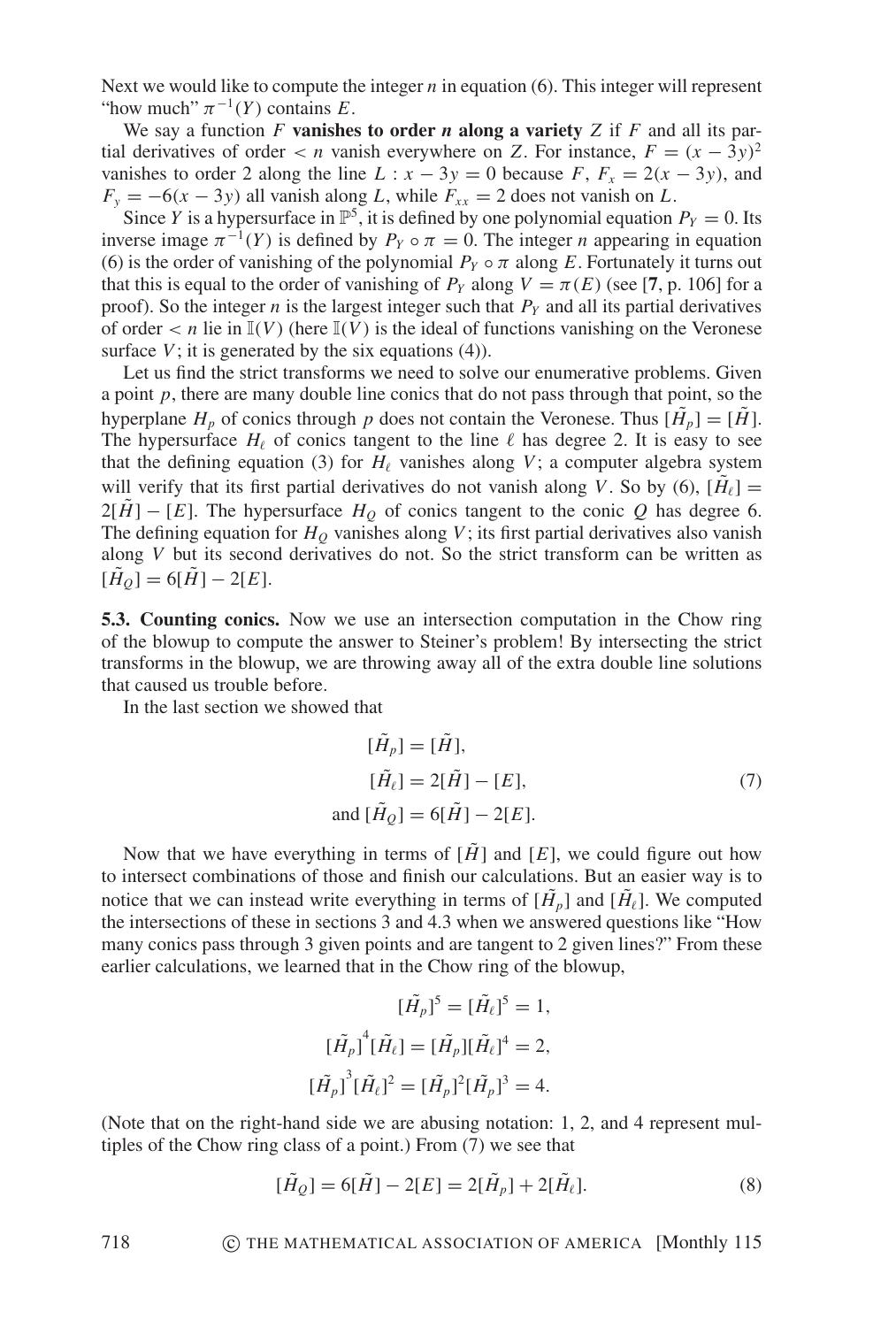The answer to Steiner's original problem, "How many conics are tangent to five given conics?". is

$$
[\tilde{H}_Q]^5 = (2[\tilde{H}_p] + 2[\tilde{H}_\ell])^5
$$
  
= 32([\tilde{H}\_p]^5 + 5[\tilde{H}\_p]^4[\tilde{H}\_\ell] + 10[\tilde{H}\_p]^3[\tilde{H}\_\ell]^2  
+ 10[\tilde{H}\_p]^2[\tilde{H}\_\ell]^3 + 5[\tilde{H}\_p][\tilde{H}\_\ell]^4 + [\tilde{H}\_\ell]^5)  
= 32(1 + 5(2) + 10(4) + 10(4) + 5(2) + 1)  
= 3264.

In a similar way, for each choice of c,  $\ell$ , and p satisfying  $c + \ell + p = 5$ , we obtain the answer to the question "How many conics pass through  $p$  points and are tangent to  $\ell$  lines and c conics in general position?" Table 3 lists these answers.

|       |                  | points           |            |                |                |                  |       |  |
|-------|------------------|------------------|------------|----------------|----------------|------------------|-------|--|
|       |                  | $\boldsymbol{0}$ | $\,1\,$    | $\sqrt{2}$     | $\mathfrak{Z}$ | $\overline{4}$   | 5     |  |
|       | $\boldsymbol{0}$ | 3264             | 816        | 184            | 36             | $\boldsymbol{6}$ | $\,1$ |  |
|       | $\,1\,$          | 816              | 224        | 56             | 12             | $\sqrt{2}$       |       |  |
| lines | $\sqrt{2}$       | 184              | 56         | 16             | $\overline{4}$ |                  |       |  |
|       | $\mathfrak{Z}$   | $36\,$           | 12         | $\overline{4}$ |                |                  |       |  |
|       | $\overline{4}$   | 6                | $\sqrt{2}$ |                |                |                  |       |  |
|       | 5                | $\mathbf{1}$     |            |                |                |                  |       |  |

**Table 3.** The number of conics through  $p$  points, tangent to  $\ell$  lines, and tangent to  $5 - p - \ell$  conics in general position.

6. VISUALIZING THE 3264 CONICS. In order to supplement our understanding of Steiner's problem, we'll give a geometric construction that produces the 3264 conics tangent to five special conics. This construction is due to Fulton (see [26] and also  $[22]$ ).

Consider five lines  $L_1, \ldots, L_5$  in general position, each containing a marked point  $P_i \in L_i$ . Instead of looking at a single enumerative problem, we consider simultaneously all of the point-line enumerative problems involving some of the lines and some of the marked points. For example, we can ask for the conics through points  $P_1$  and  $P_4$  that are tangent to lines  $L_2$ ,  $\overline{L_3}$ , and  $\overline{L_5}$ . We know from section 2 that there are four such conics, as in Figure 11.

More generally, for any two of the points we pick, there are four conics through those points that are tangent to the other three lines. There are  $\binom{5}{2} = 10$  ways to choose the two points. If we choose a different number of points, say  $n$ , there are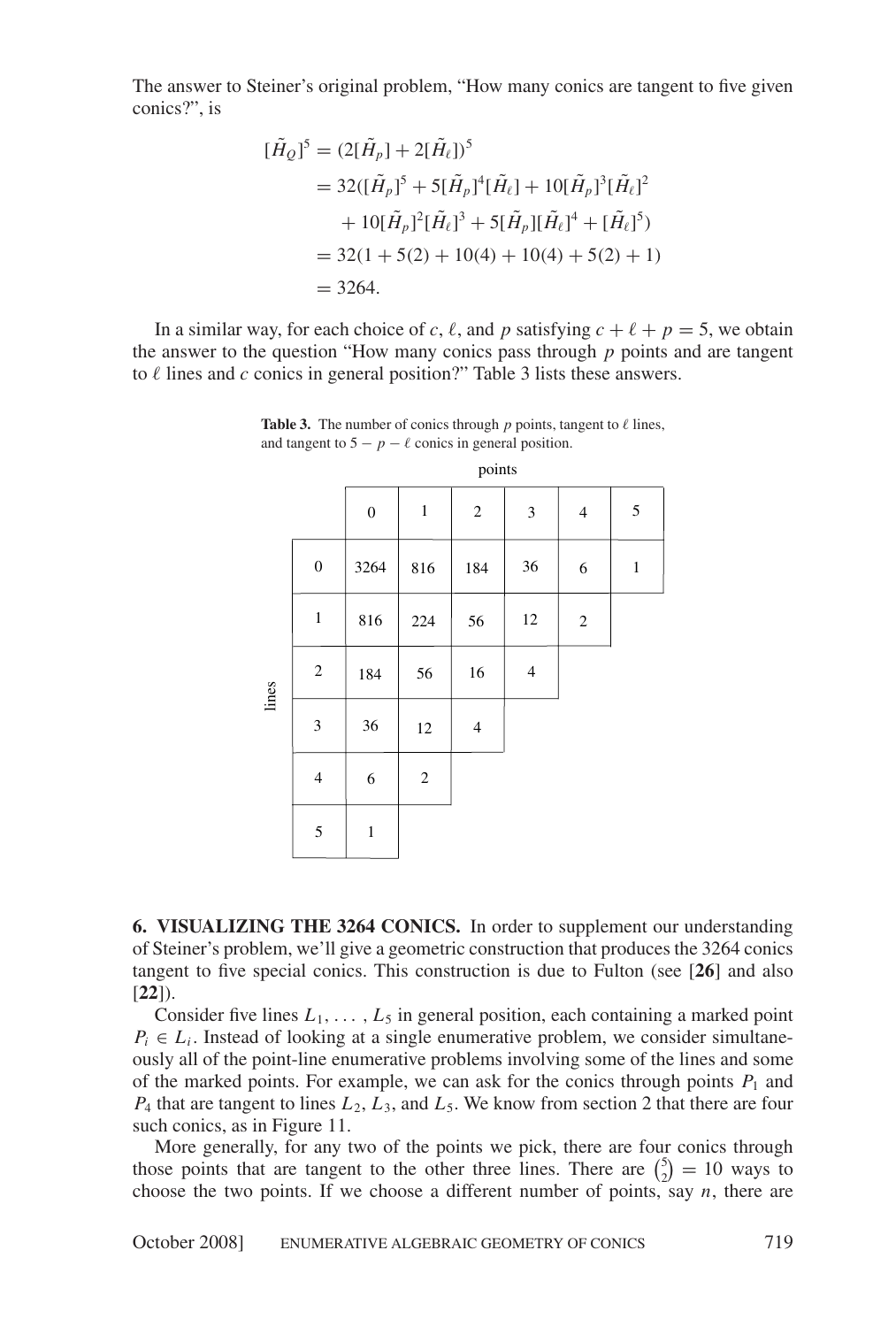

Figure 11. Four conics through two points and tangent to three lines.

 $\binom{5}{0} [\tilde{H}_n]^n [\tilde{H}_\ell]^{5-n}$  conics passing through *n* of our five points and tangent to the other  $5 - n$  lines. Summing over all *n*, we get

$$
\begin{aligned} [\tilde{H}_p]^5 + 5[\tilde{H}_p]^4 [\tilde{H}_\ell] + 10[\tilde{H}_p]^3 [\tilde{H}_\ell]^2 + 10[\tilde{H}_p]^2 [\tilde{H}_\ell]^3 + 5[\tilde{H}_p][\tilde{H}_\ell]^4 + [\tilde{H}_\ell]^5 \\ &= ([\tilde{H}_p] + [\tilde{H}_\ell])^5 = 102 \end{aligned}
$$

for the total number of conics that satisfy any 5 of the 10 conditions imposed by the points and lines.

Now we make each of the five lines into a conic, first by thinking of it as a double line (with a double marked point) and then by deforming the double line into a hyperbola, as illustrated in Figure 12.



**Figure 12.** Left: Holding y constant gives cross sections of the surface  $x^2y = y^2 + z^2$  that deform to a double line. Right: Superimposed snapshots of the deformation in the plane.

Let's look for conics tangent to these five hyperbolas. For each conic that was tangent to  $L_i$ , there are two conics tangent to the hyperbola. And for each conic that passed through the point  $P_i$ , there are two conics tangent to the hyperbola. In a sense, this is the geometric meaning of equation (8),  $[\tilde{H}_0] = 2[\tilde{H}_n] + 2[\tilde{H}_\ell]$ . The hyperbolas are pictured in Figure 13.

Thus, deforming each line into a hyperbola doubles the number of conics. Since there are five lines, the total number of conics when all five are deformed is

$$
2^{5}([\tilde{H}_p] + [\tilde{H}_\ell])^5 = 32(102) = 3264.
$$

7. THE STRICT TRANSFORMS MEET TRANSVERSALLY. How can we be sure that our Chow ring computations give the correct number of reduced conics, when a similar technique (a naive application of Bézout's theorem) failed on  $\mathbb{P}^5$ ? In section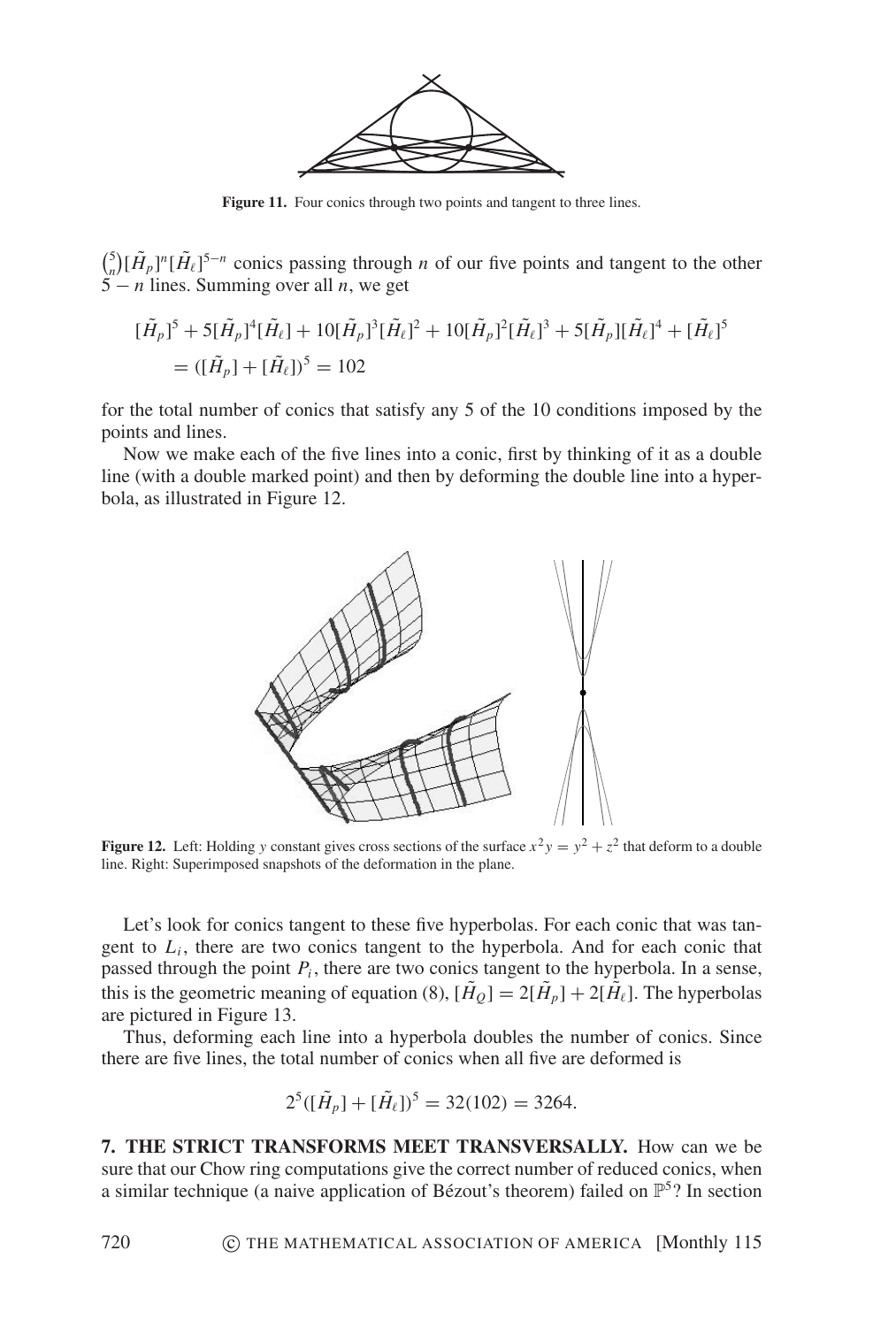

**Figure 13.** Deforming the line  $L_i$  gives rise to twice as many tangent conics.

5.3 we showed that the intersection of the five hypersurfaces  $H_0$  is in the class representing 3264 points. We would like to prove that for most sets of five conics, this intersection is in fact 3264 points of multiplicity one, each corresponding to a reduced conic. As we did before, we will say that a set of five conics with this property is in general position. The criteria for five conics to be in general position are quite complicated (including such restrictions as "No three of the conics have a common tangent line"); a list of such criteria can be found in [3]. However, without going into details about what constitutes general position for the five conics, we can prove that almost all sets of five conics are in general position.

One way to formalize the notion of "almost all sets of five conics" is to use the Zariski topology. Just as small open balls play a key role in analysis, the Zariski topology is a crucial tool in algebraic geometry. In the Zariski topology, a set is closed if it is the set of common solutions to a collection of polynomial equations. If you imagine a hypersurface, you see immediately that Zariski closed sets are very thin. A Zariski open set is just the complement of a Zariski closed set, so saying that a property holds on a nonempty Zariski open set means that it holds in almost all situations.<sup>3</sup>

**Theorem 3.** The set of all  $(Q_1, Q_2, Q_3, Q_4, Q_5) \in (\mathbb{P}^5)^5$  such that the  $\tilde{H}_{Q_i}$  intersect transversally in points corresponding to reduced conics is open in the Zariski topology.

*Proof.* We will prove that the complement is closed in the Zariski topology.

Suppose we have five conics  $Q_1, \ldots, Q_5$  and let

$$
a_i x^2 + b_i xy + c_i y^2 + d_i xz + e_i yz + f_i z^2 = 0
$$

be the defining equation for the conic  $Q_i$ . Let P be a point in the intersection of the  $\tilde{H}_{Q_i} \subset Bl_V \mathbb{P}^5$ . The blowup is a five-dimensional manifold embedded in the ten-<br>dimensional space  $\mathbb{P}^5 \times \mathbb{P}^5$  so at P the blowup has a five-dimensional tangent space  $\mathbb{T}_P(Bl_V\mathbb{P}^5)$  that is a subspace of  $\mathbb{T}_P(\mathbb{P}^5\times\mathbb{P}^5)$  (we can think of P as lying at the origin of this space). Each of the five hypersurfaces  $H_{O_i}$  has a tangent space that is a hyperplane in  $\mathbb{T}_P(Bl_V\mathbb{P}^5)$ . To describe these hyperplanes, let's consider  $\tilde{H}_{Q_i}$  in a chart near P. To be precise, we have  $P \in Bl_V\mathbb{P}^5 \subset \mathbb{P}^5 \times \mathbb{P}^5$  and we can pick charts on both

 $3$ Warning: though the Zariski topology is fundamental for algebraic geometry, it takes some getting used to. For instance, since the nonempty open sets are so large, it is not Hausdorff. It is a good exercise for the reader to check that the Zariski open sets form a topology.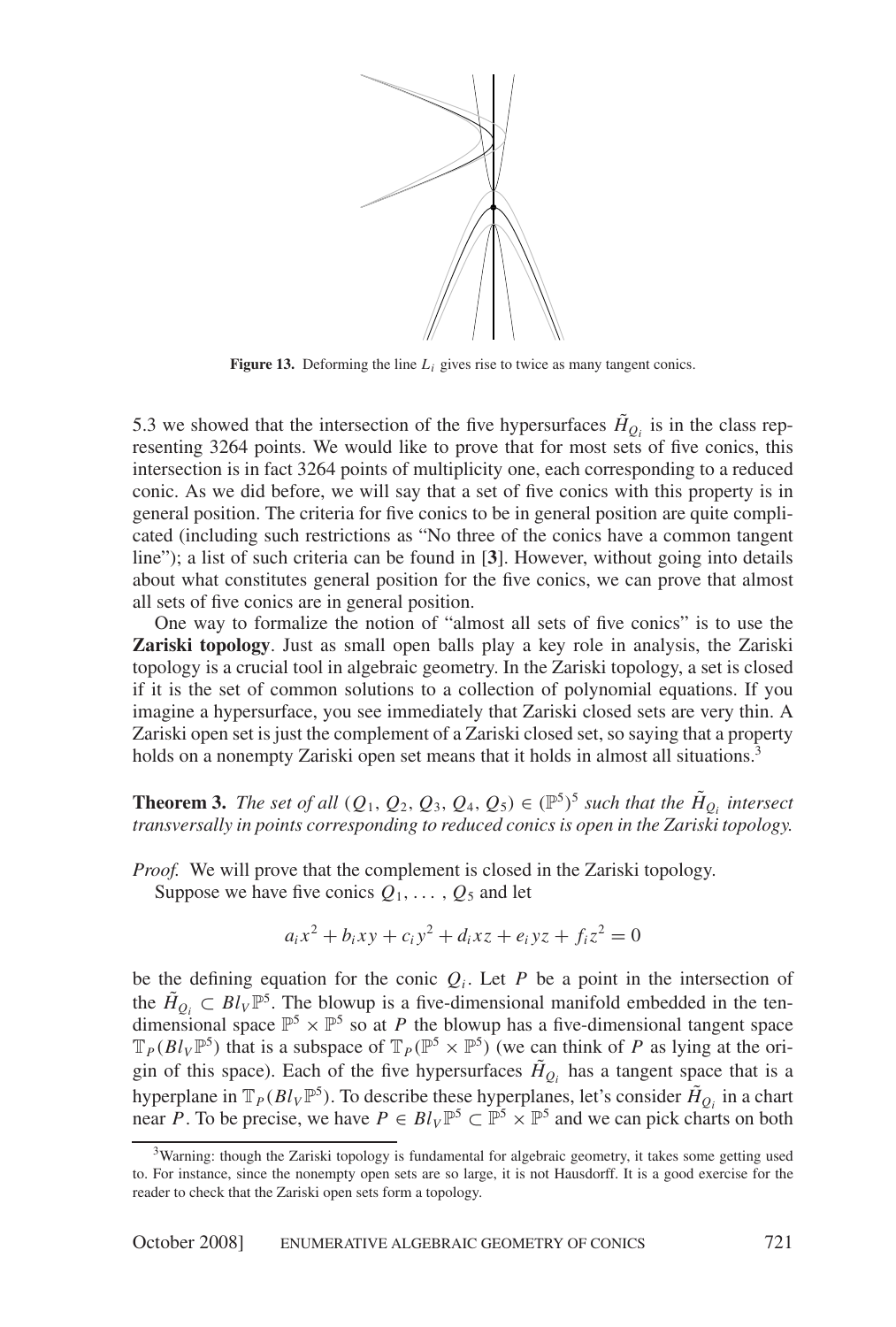factors and intersect with the blowup to get a chart on the blowup. The point  $P$  was described by 12 homogeneous coordinates; after we pass to a chart, it is described by 10 affine coordinates  $x_0, \ldots, x_9$ . The equation for  $H_0$  on this chart is the restriction of a polynomial  $g_i(x_0, \ldots, x_9)$  to the blowup; the coefficients of this polynomial  $g_i$ are themselves polynomials in the six homogeneous coordinates  $a_i, \ldots, f_i$  describing  $Q_i \in \mathbb{P}^5$ . The gradient  $\nabla g_i(P)$  is a vector with ten entries, each of them a polynomial in 16 variables:  $x_0, \ldots, x_9$  and  $a_i, \ldots, f_i$ . This vector consists of the coefficients of a linear function that, when restricted to  $\mathbb{T}_P(Bl_V\mathbb{P}^5)$ , vanishes precisely on the tangent space to  $\tilde{H}_{Q_1}$  at P. This defines a codimension 1 subspace in  $\mathbb{T}_P(Bl_V\mathbb{P}^5)$ .

Now we ask: "What conditions do we need to put on our conics  $Q_i$  so that these five codimension 1 subspaces intersect in just a point?" We just need the five linear conditions to be independent. We can check this by forming the Jacobian matrix,

$$
J = \begin{pmatrix} \frac{\partial g_i}{\partial x_j} \end{pmatrix} = \begin{pmatrix} \nabla g_1(P) \\ \nabla g_2(P) \\ \nabla g_3(P) \\ \nabla g_4(P) \\ \nabla g_5(P) \end{pmatrix},
$$

and seeing whether it has full rank. The matrix will *fail* to have full rank precisely when all its 5 by 5 minors vanish. Each of these minors is the determinant of a 5 by 5 submatrix, so they are polynomials in the entries of the  $\nabla g_i(P)$ . Thus, these are polynomial conditions involving the variables describing the  $\overline{Q}_i$  and the variables describing P; that is, these are polynomial conditions on the product of  $(\mathbb{P}^5)^5$  with our chart in  $\overline{Bl}_V \mathbb{P}^5$ . Since  $Bl_V \mathbb{P}^5$  is covered by charts, we obtain polynomials that cut out the subset  $S \subset (\mathbb{P}^5)^5 \times Bl_V \mathbb{P}^5$  consisting of tuples

 $\{ (Q_1, Q_2, Q_3, Q_4, Q_5, P) : P \in \cap \tilde{H}_{O_i} \text{ and the intersection is not transverse at } P \}.$ 

Because this set is defined by the vanishing of polynomial equations, it is closed in the Zariski topology.

Now we turn our attention to the points in the intersection that correspond to the double line conics. The exceptional divisor  $E = \pi^{-1}(V) \subset Bl_V \mathbb{P}^5$  is a closed set because it is the inverse image of the closed set V under the continuous map  $\pi$ . Indeed, if the Veronese V is obtained as the set of common zeros of polynomials  $G_i$  then the exceptional divisor  $E = \pi^{-1}(V)$  is the set of common zeros of the polynomials  $G_i \circ \pi$ on  $Bl_V \mathbb{P}^5$ . It follows that the product  $(\mathbb{P}^5)^5 \times E$  is closed in  $(\mathbb{P}^5)^5 \times Bl_V \mathbb{P}^5$ . As the Zariski closed sets form a topology, the union  $S' = S \cup [(\mathbb{P}^5)^5 \times E]$  is also closed.

Now one great fact about projective varieties is that if we have a projection from one projective variety to another, then the image of a Zariski closed set is closed.<sup>4</sup> So the projection  $\pi_1 : (\mathbb{P}^5)^5 \times Bl_V \mathbb{P}^5 \to (\mathbb{P}^5)^5$  that drops the last factor takes the closed set S' to a closed set. This says that the set of configurations  $(Q_1, Q_2, Q_3, Q_4, Q_5) \in (\mathbb{P}^5)^5$ such that either the  $\tilde{H}_{O_i}$  fail to intersect transversally or their intersection includes points on the exceptional divisor is closed in the Zariski topology. Therefore its complement, the set of configurations where the  $H_{O_i}$  intersect transversally in points corresponding to reduced conics, is open in the Zariski topology.

This theorem is not quite enough to guarantee that for most configurations of five plane conics the intersection of the  $\tilde{H}_{Q_i}$  is transverse and consists of isolated points

<sup>&</sup>lt;sup>4</sup>This is not true for affine spaces though. For example, the image of the parabola  $xy = 1$  projected onto the  $x$ -axis consists of the entire line except for the origin.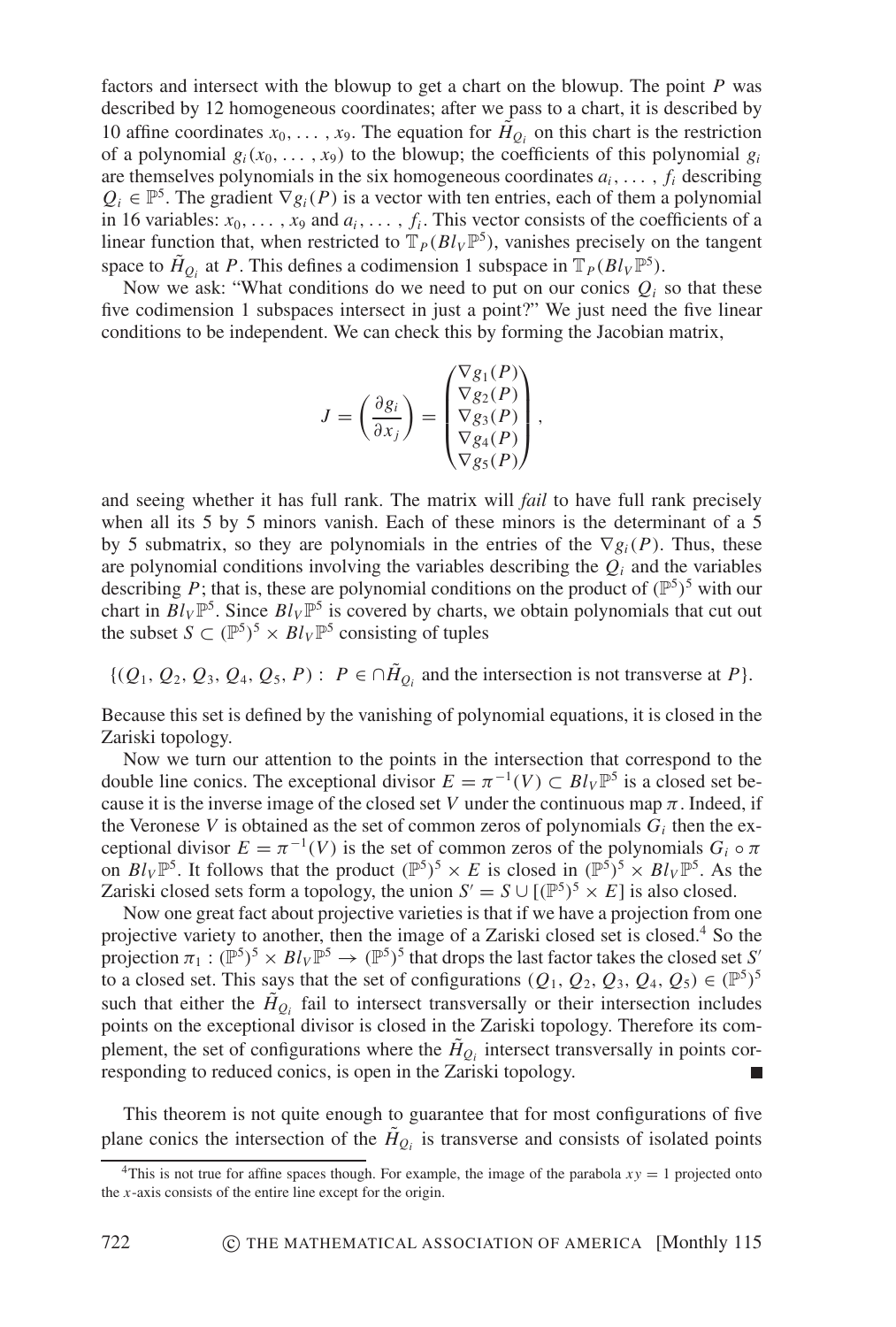corresponding to reduced conics. We've shown that the set parameterizing such configurations is Zariski open, but we have not shown that it is nonempty. This is a common difficulty in algebraic geometry: it is easy to show that a property holds on an open set and hard to show that this open set is not empty! To do this, we just need to produce **one** example of five conics so that the intersection of the  $H_0$  is transverse and consists of points corresponding to reduced conics. We can avoid checking the transverse condition by just producing an instance of the problem where the solution consists of precisely 3264 reduced conics; these will all be isolated and count with multiplicity one since the intersection must be rationally equivalent to 3264 points. Fortunately, we've already produced such an example in section 6.<sup>5</sup> So the Zariski open set in Theorem 3 is not empty and for most configurations of five conics there are 3264 reduced conics tangent to all five. A precise characterization of the sets of five conics for which we do not get 3264 reduced conics tangent to all five can be found in [3].

In principle we'd need to repeat this work for each of the other problems stemming from combinations of five points, lines, and conics. This can be done by appealing to arguments similar to those given here, or by relying on a general transversality result due to Kleiman [15, p. 273]. The upshot is that for all our enumerative questions, almost all configurations give rise to a finite number of reduced solutions and this number is given in Table 3.

**8. CODA.** We've answered several enumerative questions involving conics; however, the true value of these problems lies in their connection to interesting mathematics. We hope that this article whets the reader's appetite for more algebraic geometry, and with this in mind, we make a few suggestions for further reading. As well, we've always felt that we understand a subject better after working a few exercises. We include some fun problems that further develop some of the material we've discussed.

Suggestions for further reading. In recent years, enumerative geometry has been heavily influenced by an influx of ideas from string theory. The major breakthrough that caused mathematicians to sit up and take notice was a prediction in 1991, using mirror symmetry, of the number of degree  $d$  rational curves on a degree 5 hypersurface in  $\mathbb{P}^4$  [4]. This physics computation was not mathematically rigorous, but at the time these numbers were known to algebraic geometers only for very small  $d$ , so it was amazing to have predictions for all of the numbers at once. The development of the field of Gromov-Witten theory has put this computation on solid mathematical footing, as well as leading to many other interesting results. A recent book by Sheldon Katz [17] provides an introduction to this aspect of enumerative geometry, and we recommend it very highly.

Duality played a key role in our solutions to enumerative problems involving lines and points. The theory of duality (and the discriminants that define the dual varieties) is given extensive treatment in [14], where it is related to toric varieties and systems of hypergeometric differential equations. Blowing up also played a key role in our solution to Steiner's problem. The blowup is commonly used to resolve singularities in algebraic geometry. Indeed, Hironaka was awarded the Fields medal for showing that every variety can be desingularized by a sequence of blowups. A brief account of this theorem can be found in  $[24,$  Chap. 7] and an expository proof in  $[16]$ .

<sup>&</sup>lt;sup>5</sup>Fulton and MacPherson [12] use a dimension count to give a different proof that there must be such an example. They show that the collection of quintuples of conics for which we get solutions of multiplicity higher than one is of lower dimension than the set of quintuples of conics itself. So in particular, there is some configuration of five conics all of whose solutions have multiplicity one (all of the  $\tilde{H}_{O_i}$  intersect transversally).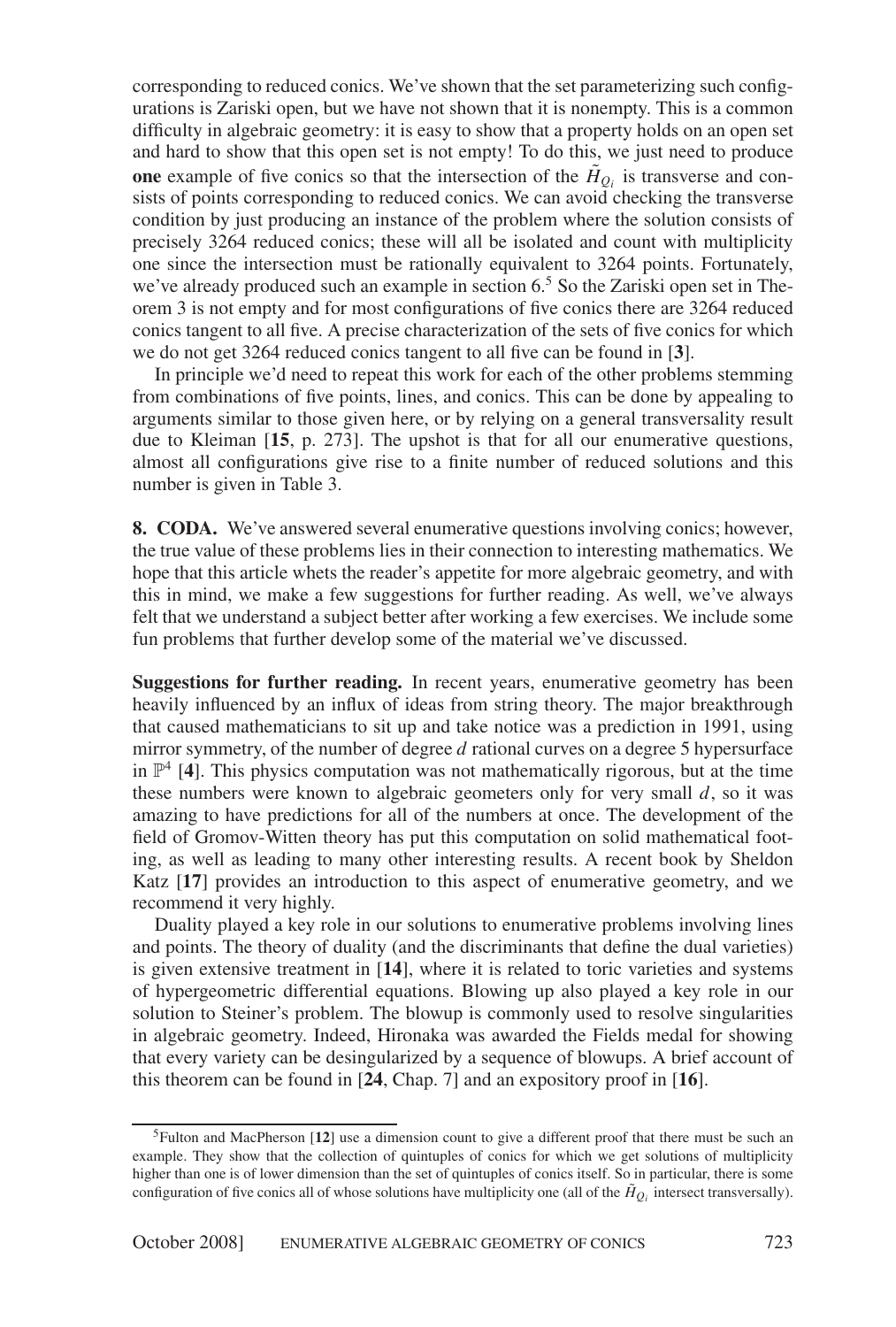We used techniques from computational algebra and computer algebra systems throughout the paper. The Macaulay2 book [9] explains how to use a computer algebra system to solve many problems in algebraic geometry. In particular, the reader is referred to Sottile's paper [27], which deals directly with enumerative questions.

There are several other ways to solve Steiner's problem, but all revolve around removing the double line conics from our count. One way is to generalize Bézout's theorem by assigning an intersection multiplicity to each **component** in the intersection of our hypersurfaces. Serre [23] showed that the correct intersection multiplicity for these and more general intersections can be computed using the Tor functor from commutative algebra. This can be done in low-dimensional examples on a computer  $[8]$ .

Another approach to assigning intersection multiplicities is easier to visualize. To start, if we have *n* hypersurfaces lying in general position and having degrees  $d_1, \ldots, d_n$ , then by Bézout's theorem their intersection consists of  $d_1 \cdots d_n$  points. The reason that we have entire components in the intersection is that our hypersurfaces are not in general position. However, we can deform our hypersurfaces (changing each of the coefficients of our hypersurface from a constant to a function of a variable t, which is equal to our given coefficients when  $t = 0$ ) so that they are in general position for  $t \neq 0$ . For nonzero t, we get  $d = d_1 \cdots d_n$  points  $p_1(t), \ldots, p_d(t)$ , each a function of the parameter  $t$ . If our family deforms nicely (the technical condition is that the family is **flat**) then we would expect these  $d$  points to approach  $d$  limiting points as  $t \to 0$ . The number of points that land on each component is the intersection multiplicity of the component. With this definition, we can determine the contribution to the Bézout number from each of the higher dimensional components and by subtraction compute the number of isolated points (corresponding to conics that are not counted with multiplicity) in our solution. Katz [17, Chap. 8] gives a nice example of this process in action.

A final approach to intersection multiplicities involves computations with Chern classes of vector bundles, leading to the so-called characteristic numbers. See [11, Sec. 10.4] for an application of these techniques to Steiner's problem and Fulton's lecture notes  $[10]$  for a broad overview of intersection theory. A very accessible discussion of characteristic numbers, together with a history of Steiner's problem, can be found in Kleiman's article [19]. This theory is sufficient to enumerate the conics tangent to five given plane curves in general position. As in the case of conics, each curve C gives rise to a class deg(C)[ $\tilde{H}_p$ ] + deg( $\check{C}$ )[ $\tilde{H}_\ell$ ] and the answer comes from finding the product of the five classes in  $Bl_V \mathbb{P}^5$ .

There are plenty of other enumerative problems with connections to algebraic geometry. Schubert calculus deals with enumerative problems involving linear spaces, rather than conics; for example, "How many lines in  $\mathbb{P}^3$  meet four other lines in general position?" Kleiman and Laksov [21] give a nice introduction to Schubert calculus.

**Problem 1.** How many lines are simultaneously tangent to two conics in general position? [*Hint*: Think of the dual picture.]

**Problem 2.** To each conic Q:  $ax^2 + bxy + cy^2 + dxz + eyz + fz^2 = 0$  we associate the matrix

$$
M_Q = \begin{bmatrix} a & b/2 & d/2 \\ b/2 & c & e/2 \\ d/2 & e/2 & f \end{bmatrix},
$$

so that if  $\mathbf{x}^T = \begin{bmatrix} x & y & z \end{bmatrix}$  then the equation for the conic is given by  $\mathbf{x}^T M_Q \mathbf{x} = 0$ .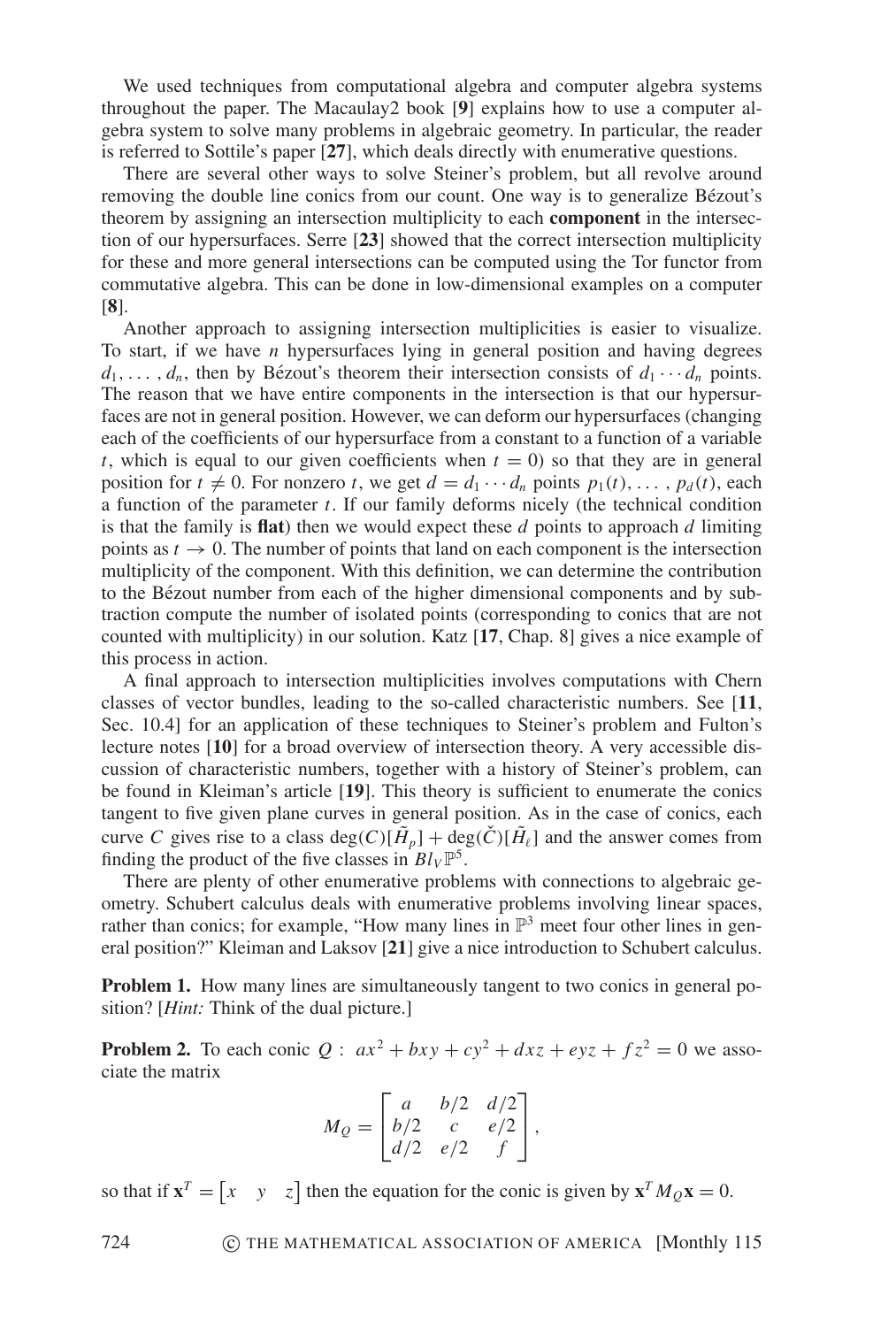- (a) Show that if  $\tilde{\mathbf{x}} = L\mathbf{x}$  is a linear change of coordinates, then when the quadratic Q is written in the new variables  $\tilde{\mathbf{x}}$ , it corresponds to the matrix  $(L^{-1})^T M_0 L^{-1}$ .
- (b) Show that given any nondegenerate conic  $Q$ , there is a linear change of coordinates transforming it to  $yz = x^2$ .
- (c) Show that Q is degenerate if and only if  $det(M<sub>O</sub>) = 0$ , and Q is a double line if and only if  $\text{rank}(M_O) = 1$ .
- (d) Show that if Q is nonsingular, then its dual curve  $\check{Q}$  corresponds to the matrix  $M_{\phi} = M_{\phi}^{-1}$ . In this sense the duality map is a generalization of the inverse operation for matrices. This topic is explored in great detail (for multidimensional matrices!) in  $[14]$ .

**Problem 3.** Verify that if  $[x_i : y_i : z_i]$   $(1 \le i \le 5)$  are five points in general position, then the unique conic  $ax^2 + bxy + cy^2 + dxz + eyz + fz^2 = 0$  passing through them is given by the vanishing of the determinant of the matrix

|              | $\begin{bmatrix} x_1^2 & x_1y_1 & y_1^2 & x_1z_1 & y_1z_1 & z_1^2 \end{bmatrix}$ |         |          |                   |         |
|--------------|----------------------------------------------------------------------------------|---------|----------|-------------------|---------|
|              | $x_2^2$ $x_2y_2$ $y_2^2$ $x_2z_2$                                                |         |          | $y_2z_2$          | $z_2^2$ |
|              | $x_3^2$ $x_3y_3$ $y_3^2$                                                         |         | $x_3z_3$ | $y_3z_3$          | $z_3^2$ |
|              | $x_4^2$ $x_4y_4$                                                                 | $y_4^2$ |          | $x_4z_4$ $y_4z_4$ | $z_4^2$ |
| $\int x_5^2$ | $x_5y_5$                                                                         | $y_5^2$ | $x_5z_5$ | $y_5z_5$          | $z_5^2$ |
| $\int x^2$   | xy                                                                               |         | $y^2$ xz | yz                | $z^2$   |

- **Problem 4.** (a) Show that the point in  $\mathbb{P}^5$  corresponding to a conic Q lies on the hypersurface  $H_Q$  of all conics tangent to Q. [Hint: Consider the case Q:  $x^2 - yz = 0.$ 
	- (b) Show that if  $P$  is a point on  $H<sub>O</sub>$  then the entire line joining  $P$  and the point in  $\mathbb{P}^5$  corresponding to Q is on  $H_0$  too. This shows that  $H_0$  is a **cone over** Q.
- **Problem 5.** (a) A circle is a conic passing through the two points  $[1 : i : 0]$  and  $[1:-i:0]$ . Show that when we homogenize the curve defined by  $x^2 + y^2 = r^2$ we get a circle in  $\mathbb{P}^2$ .
	- (b) Show that the parameter space for circles in  $\mathbb{P}^2$  is a 3-dimensional projective space.
	- (c) One approach to count the circles tangent to three general circles is to compute  $[\tilde{H}_0]^3 [\tilde{H}_n]^2 = 184$  in  $Bl_V(\mathbb{P}^5)$ . Why is this incorrect? Find the correct count.

[Remark: In fact, something very precise can be said if the 3 given circles are mutually tangent. If  $r_1$ ,  $r_2$ ,  $r_3$ , and  $r_4$  are the radii of the circles, then

$$
2(r_1^2 + r_2^2 + r_3^2 + r_4^2) = (r_1 + r_2 + r_3 + r_4)^2.
$$

This is a famous theorem, known to Descartes and extended and immortalized in Sir Frederick Soddy's poem, "The Kiss Precise" [25].]

**Problem 6.** Let  $\gamma : \mathbb{P}^2 \times \mathbb{P}^2 \to \mathbb{P}^5$  be the map that sends  $([A : B : C], [D : E : F])$ to the point representing the conic  $(Ax + By + Cz)(Dx + Ey + Fz) = 0$ . We call the image of  $\gamma$  the degenerate variety because it parameterizes the degenerate conics.

(a) The map  $v_{2,2} : \mathbb{P}^2 \times \mathbb{P}^2 \to \mathbb{P}^8$  given by  $([A : B : C], [D : E : F]) \mapsto [AD :$  $BD : CD : AE : BE : CE : AF : BF : CF$  is called the Segre map and its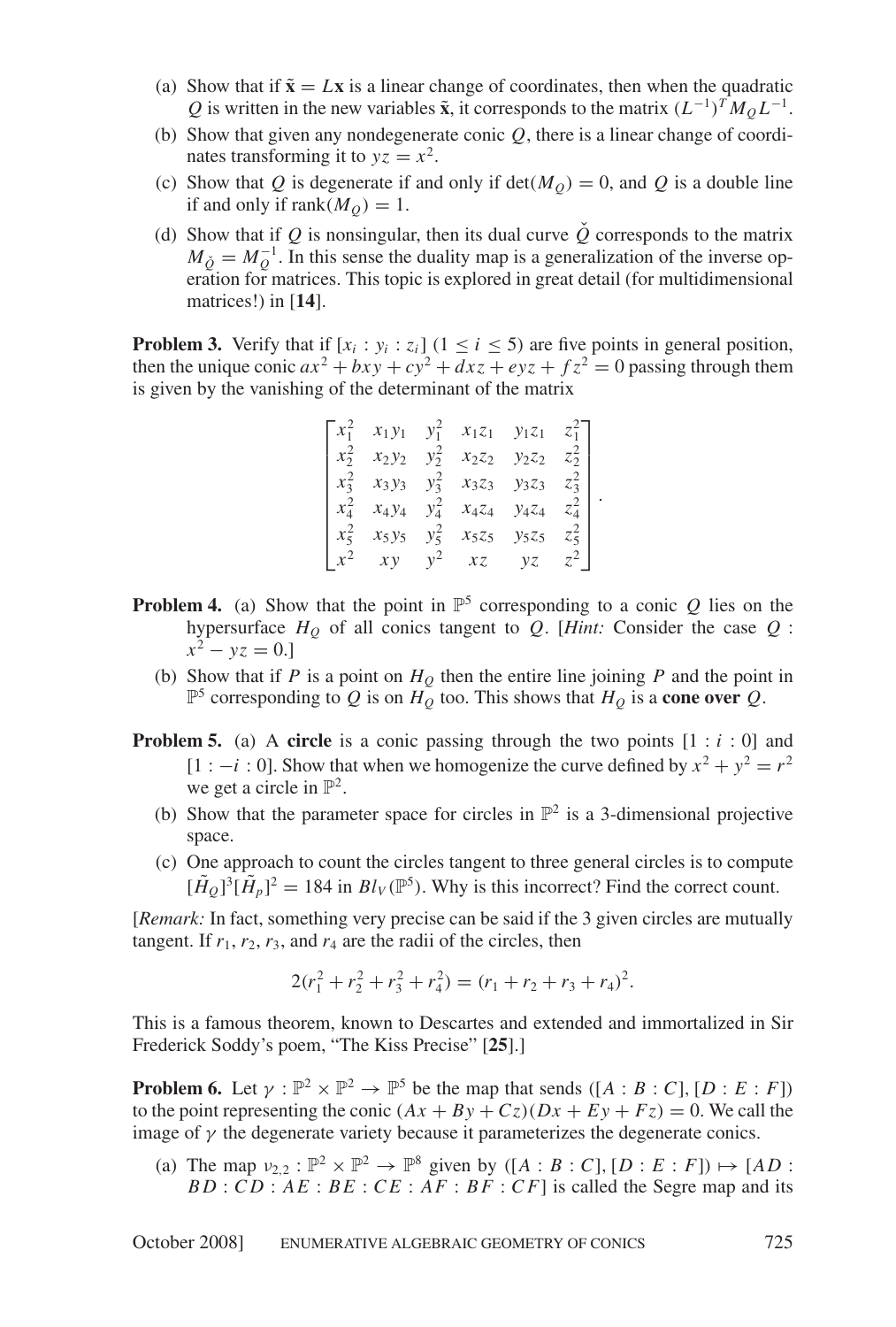image the Segre variety. Show that the Segre map is an injection and show that the map  $\gamma$  factors through the Segre map in the sense that there is a map  $\pi : \mathbb{P}^8 \to \dot{\mathbb{P}^5}$  such that  $\gamma = \bar{\pi} \circ \nu_{2,2}$ .

- (b) Show that the map  $\gamma$  is generically 2 to 1. Where does this map ramify? That is, where does this map fail to be 2 to 1?
- (c) Show that the degenerate variety is a degree 3 hypersurface in  $\mathbb{P}^5$  by a geometric argument.
- (d) Now find the defining equation of the degenerate variety. Hint: use part (c) of Problem 2.
- (e) Show that the exceptional divisor  $E \subset Bl_V\mathbb{P}^5$  is isomorphic to the degenerate variety. In particular, if  $\pi_2 : \mathbb{P}^5 \times \mathbb{P}^5 \to \mathbb{P}^5$  is the projection onto the second factor, then  $\pi_2|_F$  is an isomorphism onto its image and  $\pi_2(E)$  is the degenerate variety.
- (f) Thus E consists of pairs  $(Q, L_1 \cup L_2)$  where Q is a double line conic and  $L_1 \cup L_2$  is a crossed line conic. Show that if  $(Q, L_1 \cup L_2) \in E$  then the line corresponding to Q is the dual of the point of intersection of  $L_1$  and  $L_2$ .
- (g) The two points  $\check{L}_1$  and  $\check{L}_2$  lie on the double line Q, so we can think of Q as being a double line with two marked points. While double lines do not have well-defined duals, if we dualize a double line with two marked points, we get the pair of crossed lines corresponding to the duals of the marked points. This interpretation gives a way to define duality on the blowup. Show that with this interpretation of duality the points on the blowup all have the form  $(Q, \dot{Q})$  and the duality map just swaps the two coordinates. Because the duality map is well-defined on the blowup,  $Bl_V \mathbb{P}^5$  is sometimes called the **space of complete** conics.
- (h) Now suppose that  $Q$  is a double line with two marked points, and the two points come together. What happens in the dual picture?
- (i) Using the duality map  $\delta$  from part (g) show that we get  $\delta(\tilde{H}_0) = \tilde{H}_{\delta}$ ,  $[\delta(\tilde{H}_p)] =$  $[\tilde{H}_{\ell}],$  and  $[\delta(\tilde{H}_{\ell})] = [\tilde{H}_{p}].$  Since Q and  $\check{Q}$  are both conics,  $[\tilde{H}_{Q}] = [\tilde{H}_{\check{Q}}] =$  $a[\tilde{H}_p] + b[\tilde{H}_\ell]$ , say. Applying  $\delta$ , conclude that  $a = b$ . Then show that  $a =$  $b = 2$  only using the degrees of  $H_p$ ,  $H_\ell$ , and  $H_o$ . This gives another proof of formula (8), originally due to Clebsch and Lindemann [19, p. 121].

Problem 7. Instead of using the moduli space of conics themselves, one can do enumerative calculations with the moduli space of stable maps. This is the point of view taken in Gromov-Witten theory.

- (a) Consider the projective line  $\mathbb{P}^1$  with homogeneous coordinates [S : T]. Find a degree 2 morphism from  $\mathbb{P}^1$  to  $\mathbb{P}^2$  whose image is the curve  $yz = x^2$ . (In this case "degree" means the degree of the polynomial functions defining the morphism.)
- (b) By composing the (inverse of the) change of coordinates in part (b) of Problem 2 with the map in part (a), we see that every nondegenerate conic is the image of  $\mathbb{P}^1$  under some degree 2 map. Show that any degree 2 map from  $\mathbb{P}^1$  to  $\mathbb{P}^2$  is either a one-to-one map onto a nondegenerate conic, or a two-to-one map onto a line with two branch points.
- (c) Show that composing a map from  $\mathbb{P}^1$  to  $\mathbb{P}^2$  with a linear change of coordinates on  $\mathbb{P}^1$ ,  $[S: T] \mapsto [aS + bT : cS + dT]$ , with  $ad - bc \neq 0$ , does not change

726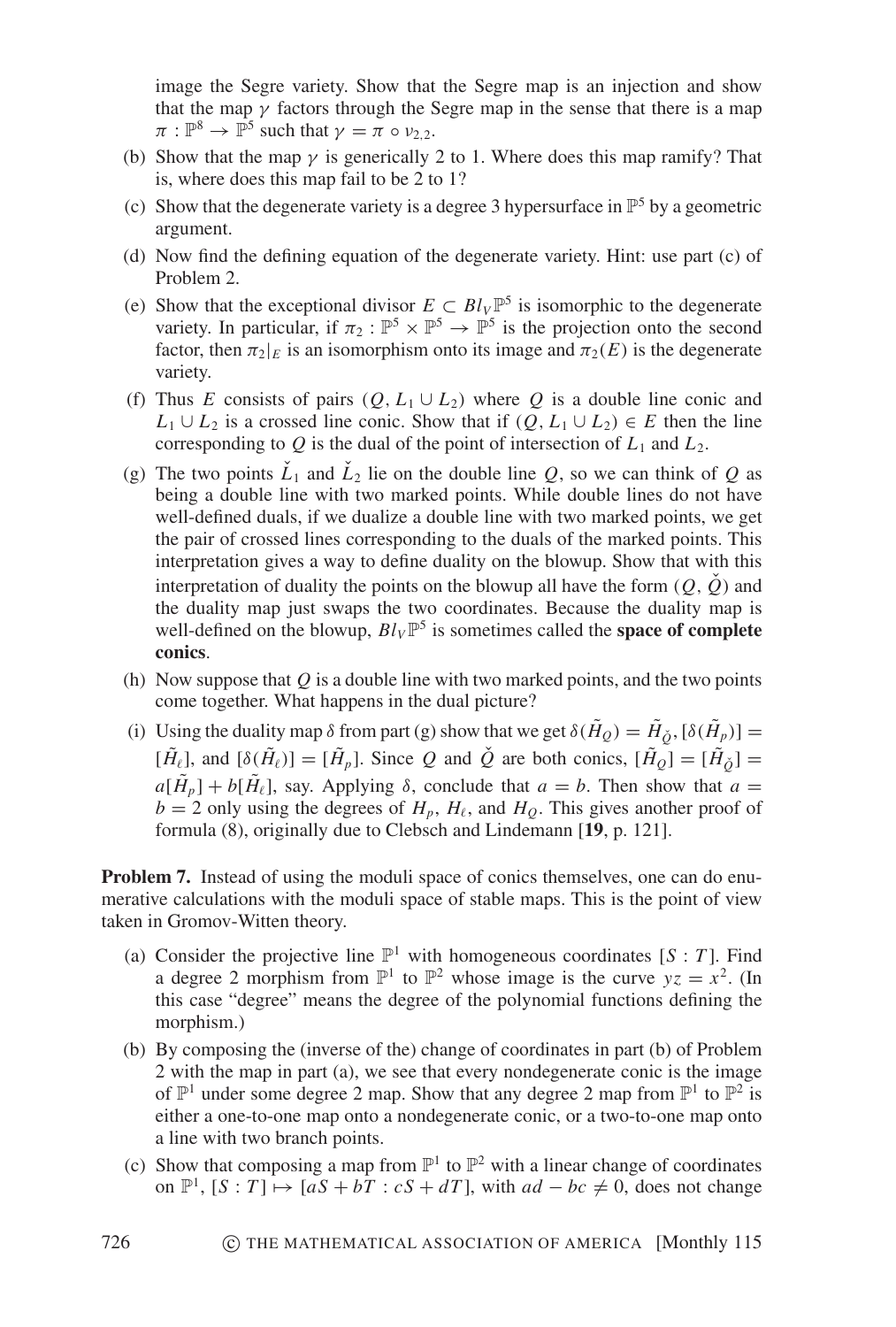the image. Two maps that differ by such an automorphism of  $\mathbb{P}^1$  are considered isomorphic.

(d) In general, the moduli space of stable genus 0 maps to  $\mathbb{P}^2$  consists of (isomorphism classes of) maps from a **tree** of  $\mathbb{P}^1$ 's to  $\mathbb{P}^2$ . In the degree 2 case, the only possible trees have either one or two "branches." Thus a stable degree 2 map is either a degree 2 map from  $\mathbb{P}^1$  to  $\mathbb{P}^2$ , such as the maps in part (b), or a map from a pair of intersecting  $\mathbb{P}^1$ 's to  $\mathbb{P}^2$ , where the map has degree 1 on each "branch." Explain why the moduli space of stable degree 2 genus 0 maps to  $\mathbb{P}^2$ is essentially the same as the blowup  $Bl_V \mathbb{P}^5$ , the space of complete conics.

**ACKNOWLEDGMENTS.** We first learned about this topic from Frank Sottile, whose expository lectures and writing guided our early investigations. Mike Roth provided help at a crucial time; his suggestions form the basis for our proof of Theorem 3. Steve Kleiman gave us extensive comments on a first draft of the paper and rescued us from several errors. Helene Speer's gracious help improved our figures. This paper grew out of Midshipman Andrew Bashelor's Trident project [3], a full-year research project carried out at the U.S. Naval Academy. We are grateful to the Trident Scholar Committee for their oversight and guidance. In particular we gratefully acknowledge the Office of Naval Research for partial support of this work in funding document N0001405WR20153.

#### **REFERENCES**

- M. Artin, *Algebra*, Prentice Hall, Englewood Cliffs, NJ, 1991.  $\mathbf{1}$ .
- 2. D. Ayala and R. Cavalieri, Counting bitangents with stable maps, *Expositiones Mathematicae* 24 (2006) 307-336; also available at http://arxiv.org/abs/math.AG/0505139.
- 3. A. Bashelor, *Enumerative Algebraic Geometry: Counting Conics*, Trident Scholar Project Report, no. 330, United States Naval Academy, Annapolis, MD, 2005.
- 4. P. Candelas, X. de la Ossa, P. Green, and L. Parkes, A pair of Calabi-Yau manifolds as an exactly soluble superconformal theory, Nuclear Phys. B 359 (1991) 21-74.
- 5. D. Cox, J. Little, and D. O'Shea, Using Algebraic Geometry, Graduate Texts in Mathematics, vol. 185, Springer-Verlag, New York, 1998.
- 6. H. Derksen and G. Kemper, Computational Invariant Theory, Encyclopaedia of Mathematical Sciences, vol. 130, Springer-Verlag, Berlin, 2002.
- 7. D. Eisenbud, Commutative Algebra with a View Toward Algebraic Geometry, Graduate Texts in Mathematics, vol. 150, Springer-Verlag, New York, 1995.
- 8. -, Projective geometry and homological algebra, in Computations in Algebraic Geometry with Macaulay 2, D. Eisenbud, D. R. Grayson, and M. Stillman, eds., Algorithms and Computation in Mathematics, vol. 8, Springer-Verlag, Berlin, 2002, 17-40.
- 9. D. Eisenbud, D. R. Grayson, and M. Stillman, eds., Computations in Algebraic Geometry with Macaulay 2, Algorithms and Computation in Mathematics, vol. 8, Springer-Verlag, Berlin, 2002.
- 10. W. Fulton, *Introduction to Intersection Theory in Algebraic Geometry*, CBMS Regional Conference Series in Mathematics, vol. 54, Conference Board of the Mathematical Sciences, Washington, DC, 1984.
- -, Intersection Theory, 2nd ed., Results in Mathematics and Related Areas, 3rd Series, A Series of  $11.$ Modern Surveys in Mathematics, vol. 2, Springer-Verlag, Berlin, 1998.
- 12. W. Fulton and R. MacPherson, Defining algebraic intersections, in Algebraic Geometry (Proc. Sympos., Univ. Tromsø, Tromsø, 1977), Lecture Notes in Mathematics, vol. 687, Springer-Verlag, Berlin, 1978,  $1 - 30.$
- 13. W. Fulton and R. Pandharipande, Notes on stable maps and quantum cohomology, in Algebraic geometry-Santa Cruz 1995, Proc. Sympos. Pure Math., vol. 62, American Mathematical Society, Providence, RI, 1997, 45-96.
- 14. I. M. Gelfand, M. M. Kapranov, and A. V. Zelevinsky, Discriminants, Resultants, and Multidimensional Determinants, Mathematics: Theory & Applications, Birkhäuser, Boston, MA, 1994.
- 15. R. Hartshorne, Algebraic Geometry, Graduate Texts in Mathematics, vol. 52, Springer-Verlag, Berlin, 1977.
- 16. H. Hauser, The Hironaka theorem on resolution of singularities (or: A proof we always wanted to understand), Bull. Amer. Math. Soc. (N.S.) 40 (2003) 323-403.
- 17. S. Katz, Enumerative Geometry and String Theory, American Mathematical Society, Providence, RI, 2006.